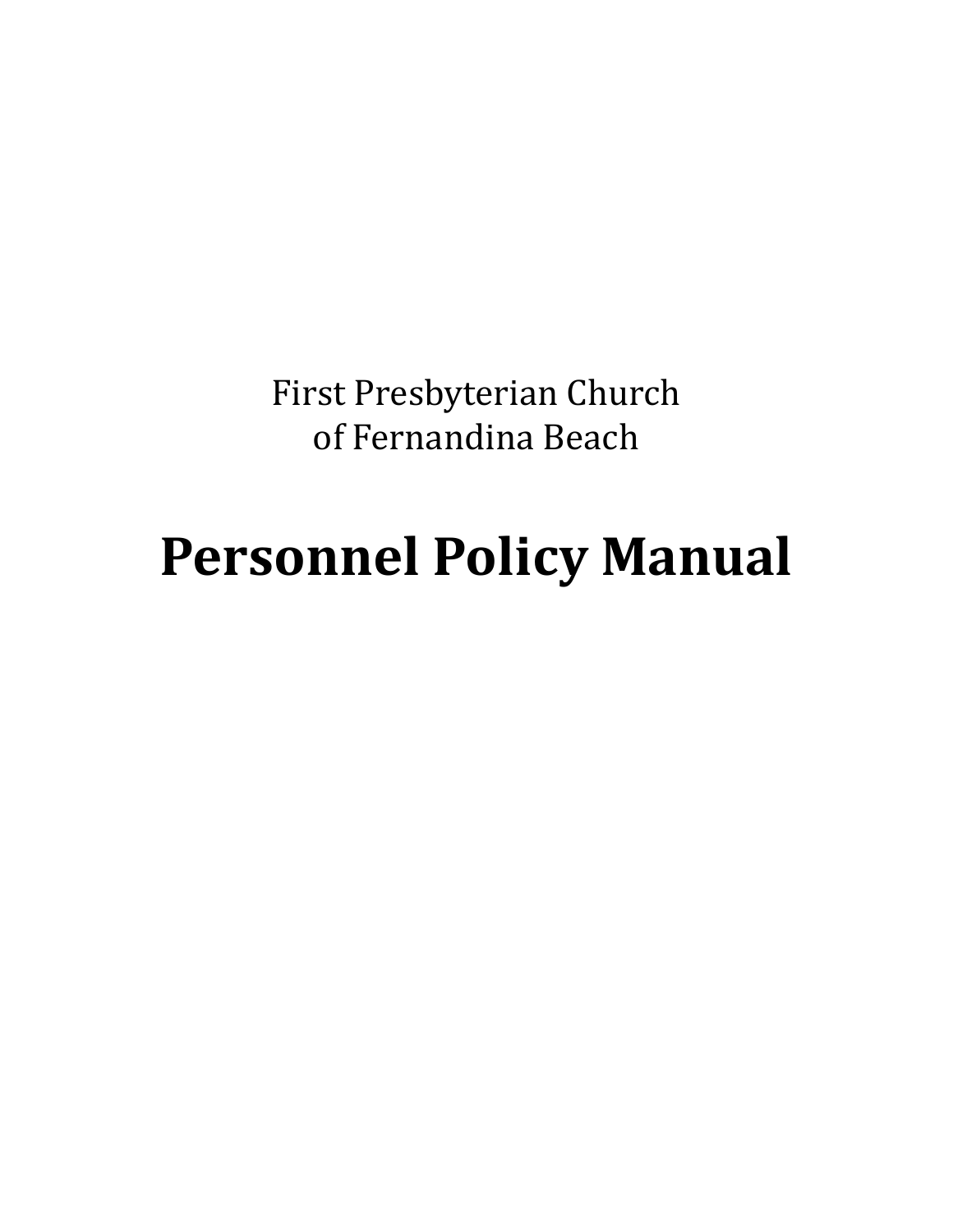# FPC Personnel Policy Manual

# **Table of Contents**

| <b>Section</b>           | <b>Policy</b>                                | Page           |
|--------------------------|----------------------------------------------|----------------|
| Introduction             |                                              |                |
|                          | Introduction                                 | $\mathbf 1$    |
|                          | General Statement of Personnel Philosophy    | $\mathbf{1}$   |
|                          | Values                                       | $\overline{2}$ |
|                          | <b>Mission Statement</b>                     | 3              |
| <b>Employment</b>        |                                              |                |
| 101                      | Nature of Employment                         | 4              |
| 102                      | <b>Equal Employment Opportunity</b>          | 4              |
| 103                      | <b>Ethics and Conduct</b>                    | $\overline{4}$ |
| 104                      | Nepotism                                     | 5              |
| 105                      | <b>Immigration Law Compliance</b>            | 5              |
| 106                      | Chain of Command                             | 5              |
| 107                      | <b>Conflicts of Interest</b>                 | 5              |
| 108                      | <b>Outside Employment</b>                    | 6              |
| 109                      | <b>Personnel Records</b>                     | 6              |
| 110                      | <b>Disability Accommodation</b>              |                |
| 111                      | <b>Staff Changes and Advancement</b>         | $\overline{7}$ |
| 112                      | <b>Employment Categories</b>                 | 8              |
| 113                      | <b>Employment Reference Checks</b>           | 8              |
| 114                      | <b>Probationary Period</b>                   | 8              |
| 115                      | <b>Employment Applications and Documents</b> | 9              |
| 116                      | Pay and Performance Evaluations              | 9              |
| 117                      | Progressive Discipline                       | 9              |
| 118                      | Termination of Employment                    | 10             |
| <b>Employee Benefits</b> |                                              |                |
| 201                      | <b>Employee Benefits</b>                     | 11             |
| 202                      | Holidays                                     | 11             |
| 203                      | Vacation                                     | 11             |
| 204                      | Sick Leave                                   | 12             |
| 205                      | Parental Leave                               | 12             |
| 206                      | <b>Bereavement Leave</b>                     | 13             |
| 207                      | Jury Duty                                    | 13             |
| 208                      | PC(USA) Benefits Plan                        | 13             |
| 209                      | <b>Workers Compensation</b>                  | 14             |
| 210                      | Military Leave                               | 14             |
| 211                      | Personal Leave                               | 14             |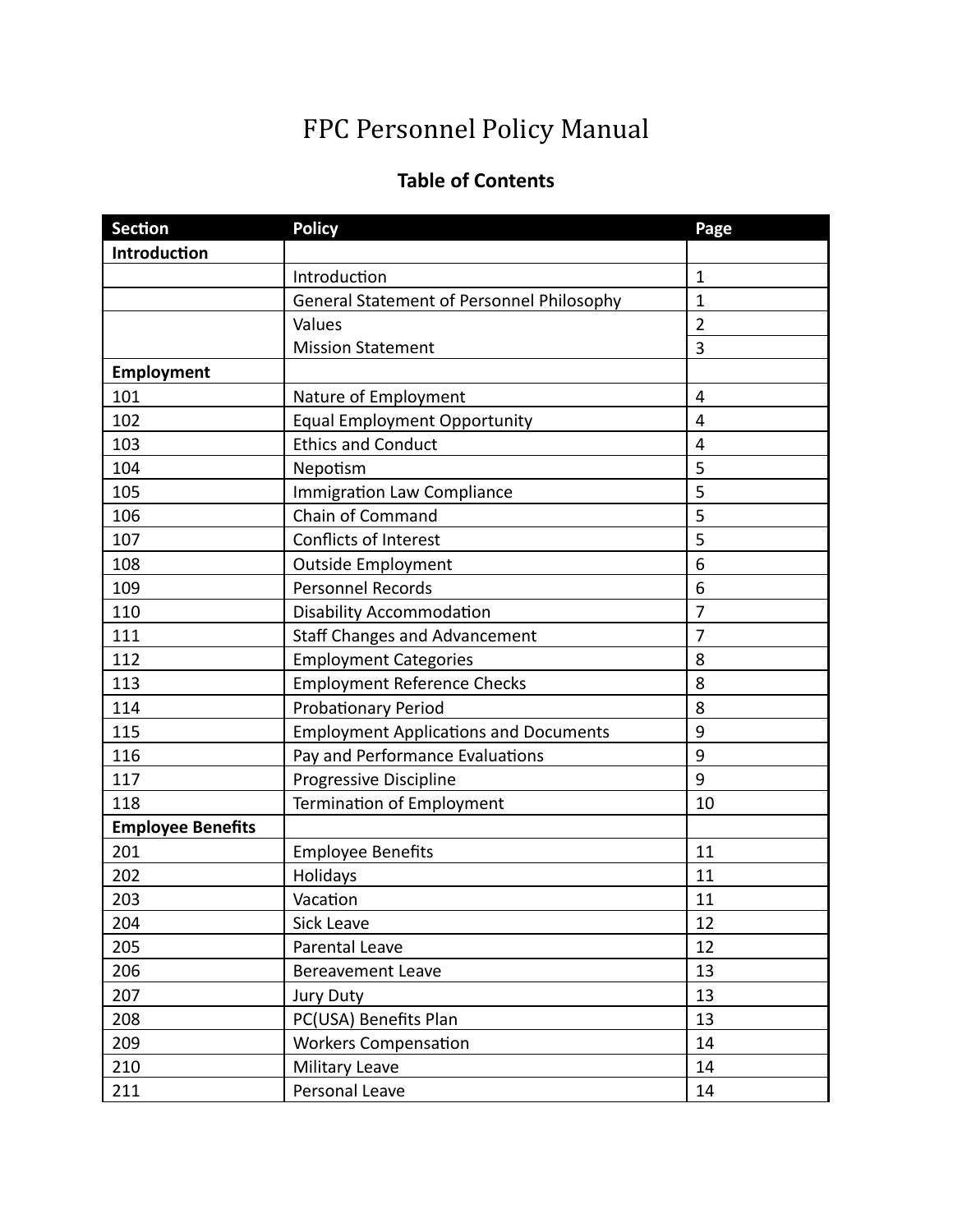| 212<br>414 | Leave Without Pay<br>Personal | 14 |
|------------|-------------------------------|----|
| 212<br>712 | Sabbatical Leave              | -- |

| <b>Section</b>             | <b>Policy</b>                                        | Page |
|----------------------------|------------------------------------------------------|------|
| Compensation               |                                                      |      |
| 301                        | Timekeeping                                          | 17   |
| 302                        | Method and Payment of Wages                          | 17   |
| 303                        | <b>Social Security (FICA)</b>                        | 17   |
| 304                        | Fair Labor Standards Act                             | 17   |
| 305                        | Advance on Pay                                       | 18   |
| 306                        | Garnishments                                         | 18   |
| <b>Employee Conduct,</b>   |                                                      |      |
| <b>Work Conditions and</b> |                                                      |      |
| <b>Rules</b>               |                                                      |      |
| 401                        | <b>Public Relations</b>                              | 19   |
| 402                        | <b>Requests for Financial Assistance</b>             | 19   |
| 403                        | <b>Confidential Nature of Church Business</b>        | 19   |
| 404                        | <b>Employee Relationships and Problem Resolution</b> | 20   |
| 405                        | <b>Employee Conduct and Work Rules</b>               | 20   |
| 406                        | <b>Work Schedules</b>                                | 21   |
| 407                        | <b>Rest and Meal Periods</b>                         | 21   |
| 408                        | <b>Attendance and Punctuality</b>                    | 21   |
| 409                        | <b>Emergency Closings</b>                            | 22   |
| 410                        | <b>Dress Code</b>                                    | 22   |
| 411                        | Church Property                                      | 22   |
| 412                        | <b>Handling Money</b>                                | 22   |
| 413                        | Safety                                               | 23   |
| 414                        | <b>Accidents on Church Property</b>                  | 23   |
| 415                        | <b>Employee Accidents on Church Property</b>         | 23   |
| 416                        | Use of Tobacco Products                              | 23   |
| 417                        | Use of Phone System                                  | 23   |
| 418                        | <b>Travel Expenses</b>                               | 24   |
| 419                        | <b>Computer and E-mail Usage</b>                     | 24   |
| 420                        | <b>Internet Usage</b>                                | 24   |
| 421                        | Social Media                                         | 25   |
| 422                        | Drug- and Alcohol-Free Workplace                     | 25   |
| 423                        | <b>Unlawful Discrimination and Harassment</b>        | 26   |
| 424                        | Sexual Harassment                                    | 26   |
| 425                        | <b>Workplace Violence Prevention</b>                 | 28   |
| 426                        | <b>Workplace Bullying</b>                            | 28   |
| 427                        | Fraternization                                       | 29   |
| 428                        | Solicitations                                        | 29   |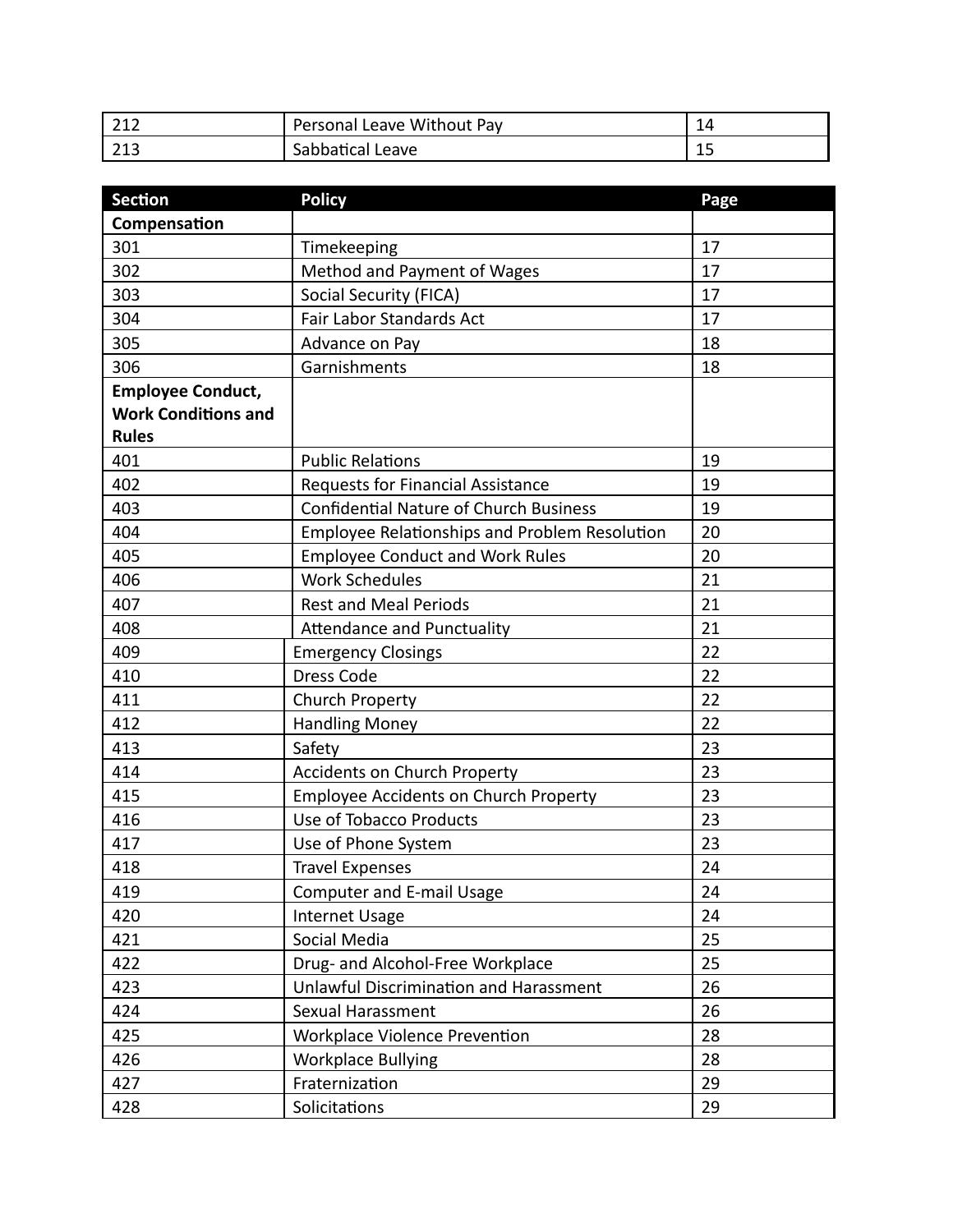| 429 | <b>Political Activity</b>     | 29 |
|-----|-------------------------------|----|
|     |                               |    |
|     | Employee Acknowledgement Form | ີ  |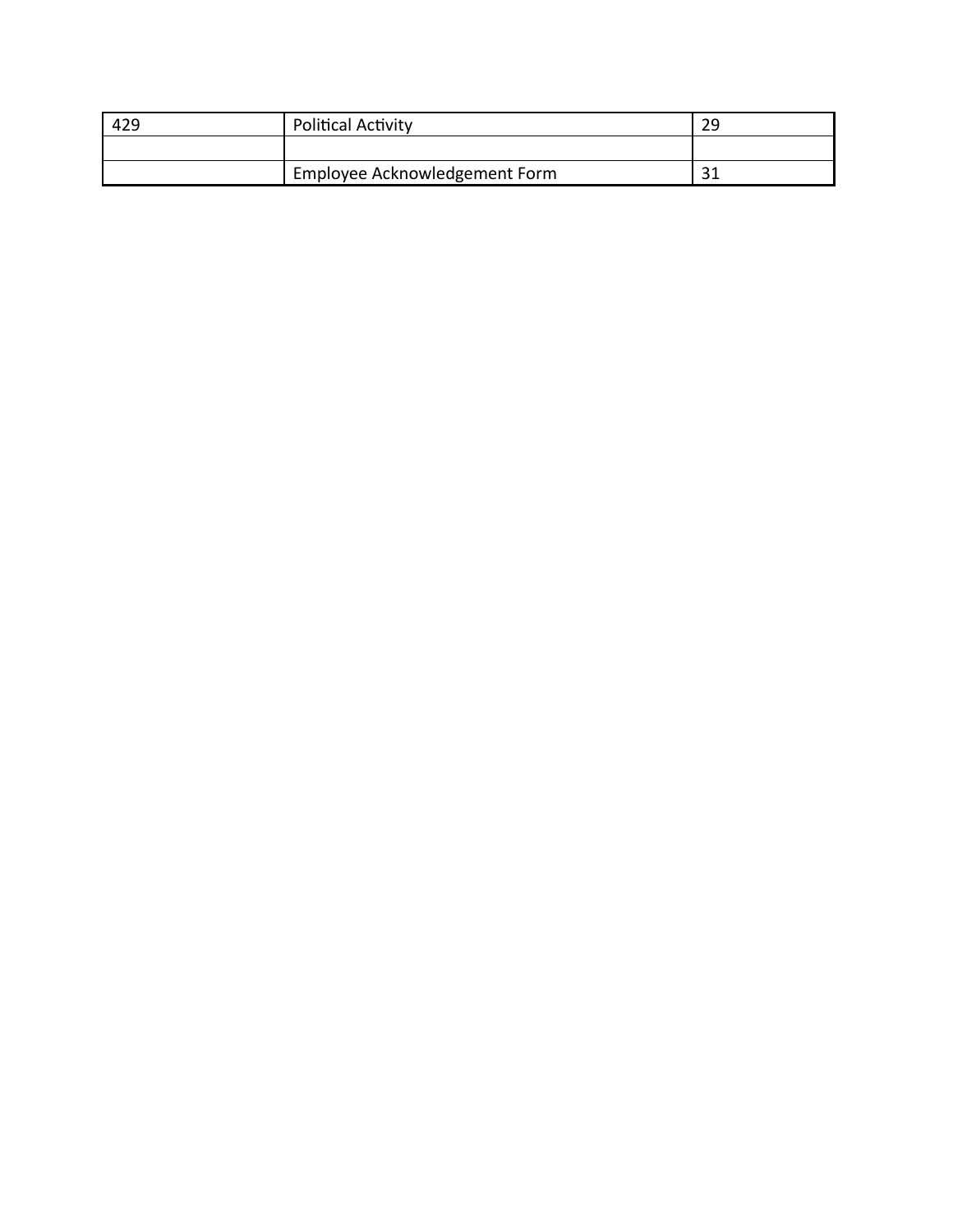### **Introduction**

The following information contains the Personnel Manual of First Presbyterian Church of Fernandina Beach, Florida ("FPC" or the "Church").This manual applies to all employees of the Church and is designed to provide employees with information about the working conditions, employee benefits, and the policies and philosophies affecting employment with the First Presbyterian Church of Fernandina Beach. Employees should read, understand, and follow all provisions of this manual.

These personnel policies are adopted as a general guideline for the personnel administration of the Church. When administering these guidelines, the Church will make every reasonable effort to follow the policies. However, should circumstances prevent strict application of a policy, the spirit and intent of the guideline will take precedence over the specific text of the policy, solely at the discretion of the Church.

# **General Statement of Personnel Philosophy**

To assure stability, uniformity and clarity, there are five principles or policies that we believe must be followed and fully developed:

- 1. All employees are to abide by the Golden Rule. We expect all employees to be considerate and cooperative with all others, sharing common interests in development of the ministry of Jesus Christ in this church.
- 2. Staff members are expected to exercise leadership in their areas of responsibility under the direction of the Senior Pastor/Head of Staff. We shall make every effort to select and place employees so that they will be physically, mentally, and temperamentally fitted to the jobs they are expected to do. It is expected, however, that all employees will view their employment at FPC as members of one team. We strive to work together to carry out the tasks Christ has set before us.
- 3. We shall make every effort to supply adequate equipment and material for the work to be performed and will keep working conditions as pleasant and comfortable as possible.
- 4. We shall provide fair compensation for work done, provide reasonable security for continued employment, and in every way possible provide for opportunity and hope for advancement both in salary and level of work performed.
- 5. An atmosphere of pleasant association shall be maintained. All employees are expected to "have the mind in him which was also in Christ Jesus." We will think and work positively, looking ahead and planning for more and better things.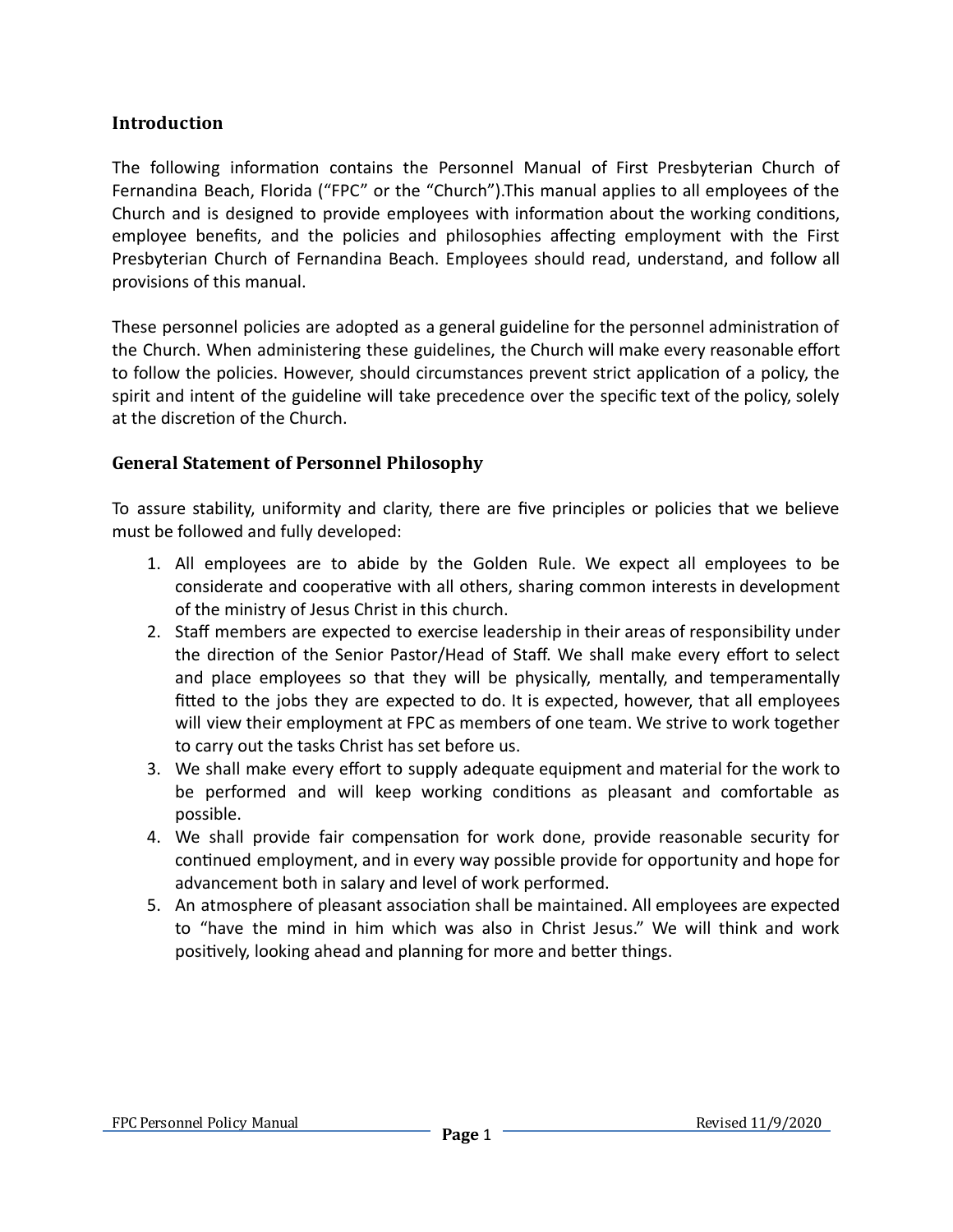#### **Values and Mission Statement**

The following represents the *Values* and *Mission Statement* of First Presbyterian Church of Fernandina Beach, which all employees are expected to support:

#### *VALUES*

#### *Community of Faith*

*Strengthened by our past, anchored by our present, and focused on the future, we serve together as members of Christ's body, the Church.*

#### **Authentic Worship**

*In joyful response to God's grace, we gather to pray, sing, listen to God's word, celebrate the sacraments, and offer ourselves in service to God.*

#### *Scripture*

*Firmly planted on the unique and authoritative word of God, we look to scripture to reveal how to live.*

#### *Spiritual Growth*

*We journey together as Christian disciples to grow in our faith, discern our unique gifts, and* share those gifts with others.

#### *Welcoming*

*With open arms and unconditional love, we strive to create and maintain a friendly, caring, and loving environment.*

#### *Reaching Out*

*As servants, we care for strangers, heal the sick, feed the hungry, help the oppressed, and share the gospel.*

#### *Stewardship*

*In response to God's great generosity, we seek to be faithful stewards of all God has given us.*

#### **Collaboration**

*Knowing that God's work requires a variety of expressions, we strive to collaborate with each other and with other congregations in our community.* 

#### **Presbyterian Tradition**

Anchored in a Presbyterian heritage, we are quided by our Church's confessions and committed *to being a Church that is reformed and always reforming.*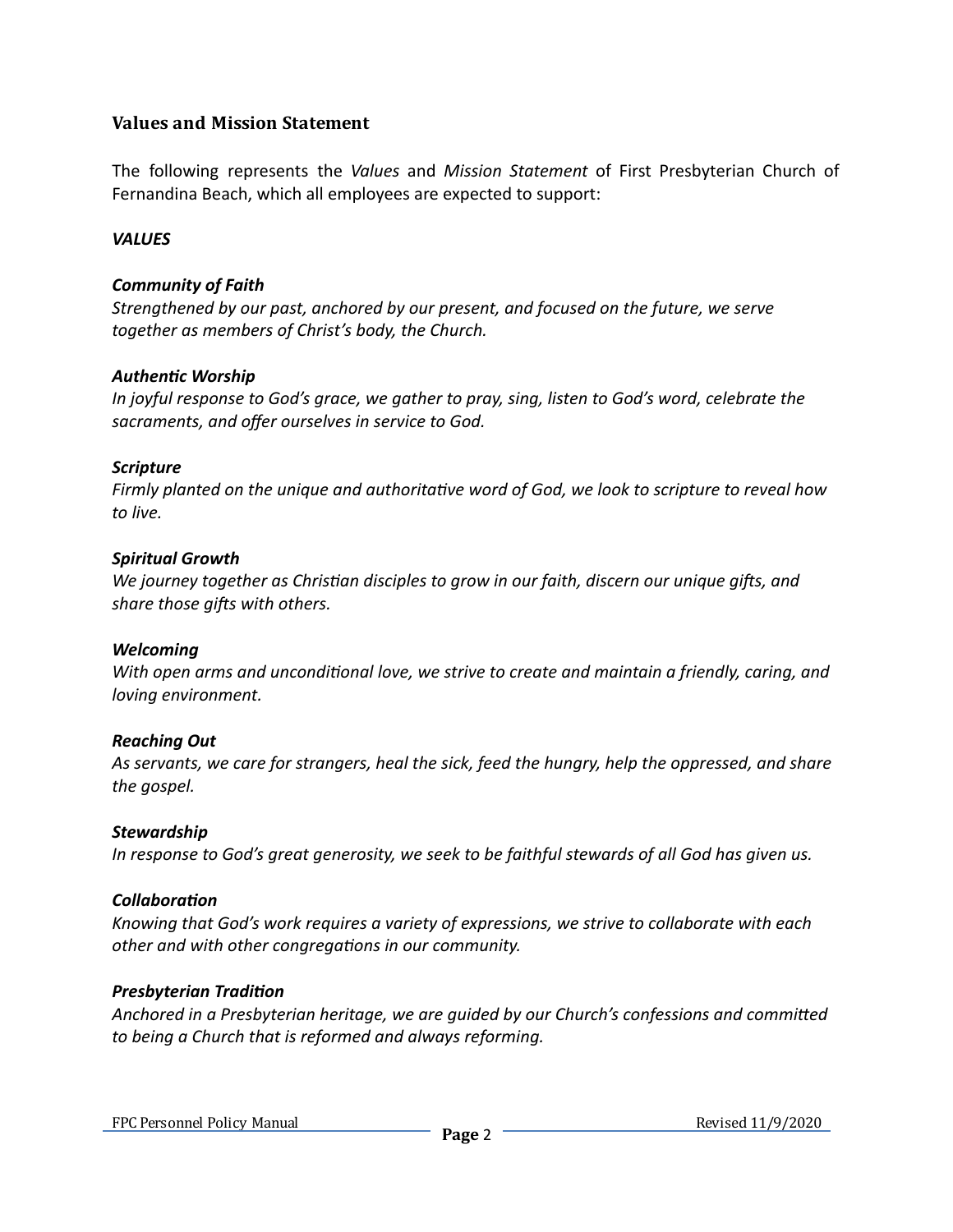#### *MISSION STATEMENT*

*As part of the body of Christ, the First Presbyterian Church of Fernandina Beach is called together to worship God, to nurture one another, to discover together where God is leading us; to plan effectively how to witness to our faith; and to teach and carry out this ministry and mission of Jesus Christ to our best ability. Our outreach is to our families, our Church, our community, and to all the world.*

The *Values* and the *Mission Statement* can be summarized in the tagline:

*"Anchored in Grace. Moved to Mission."*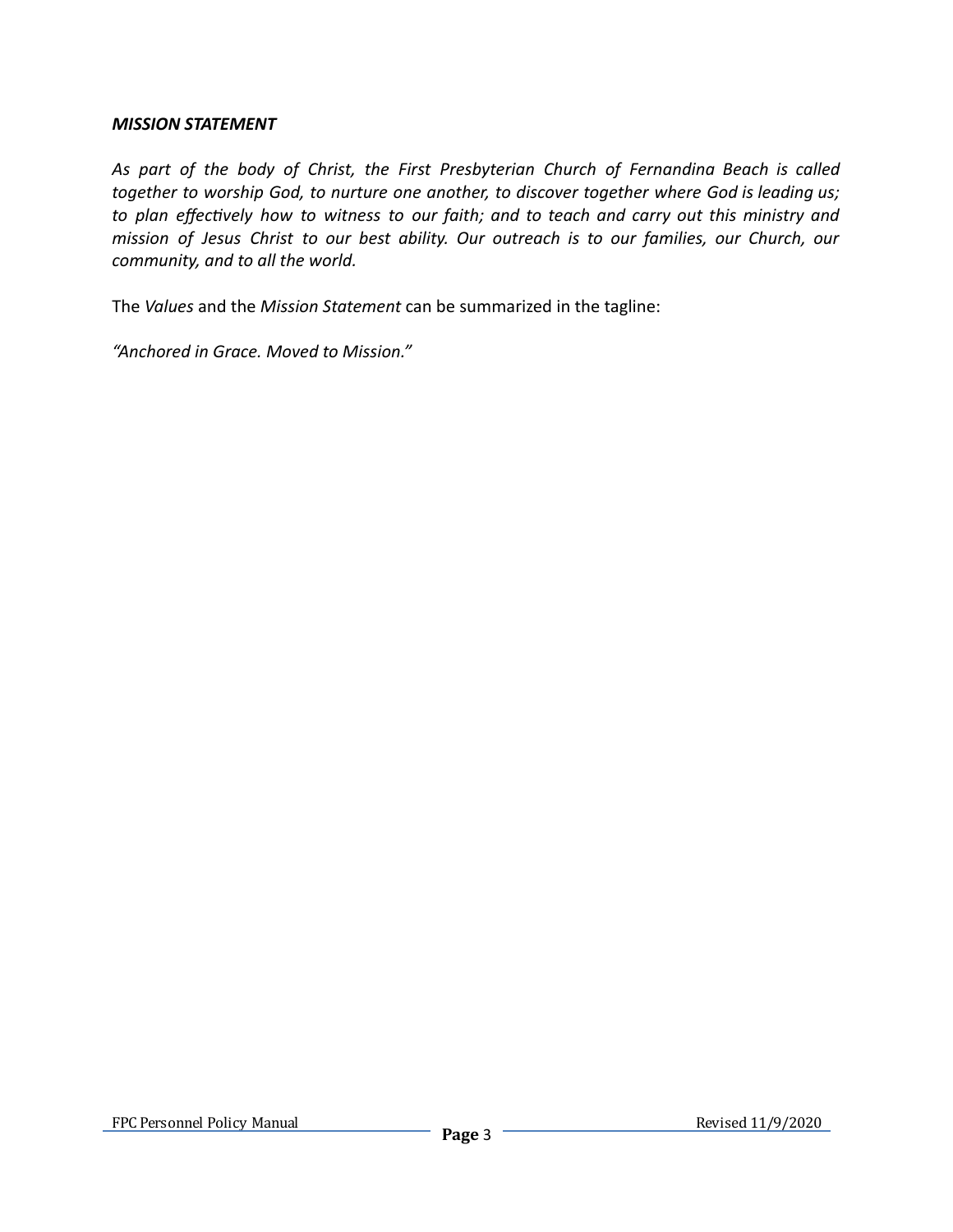# **EMPLOYMENT**

# **101 Nature of Employment**

Employment with the Church is entered into voluntarily, and the employee is free to resign at will at any time. Similarly, the Church may end the employment relationship at will at any time.

Policies set forth in this handbook are not intended to create a contract, nor are they to be construed to constitute contractual obligations of any kind or a contract of employment between the Church and any of its employees. In addition, these provisions supersede all existing policies and practices and may not be amended or added to without the express approval of the Church Session.

# **102 Equal Employment Opportunity**

To provide equal employment and advancement opportunities to all individuals, employment decisions at the Church will be based on merit, qualifications, and abilities. The Church does not discriminate in employment opportunities or practices on the basis of race, color, religion (except when after careful study, religious affiliation is determined to be a bona fide occupational qualification), ethnicity, gender, national origin, age, disability, or any other characteristic protected by law.

The Church will make reasonable accommodations for qualified individuals with known disabilities unless doing so would result in an undue hardship for the church. This policy governs all aspects of employment, including selection, job assignment, compensation, discipline, termination, benefits, and training.

Questions or concerns about any type of discrimination in the workplace should be brought to the attention of the Senior Pastor/Head of Staff or the Chair of the Personnel Committee. Employees can raise concerns and make reports without fear of reprisal. Anyone found to be engaging in any type of unlawful discrimination will be subject to disciplinary action, up to and including termination of employment.

#### **103 Ethics and Conduct**

The successful operation and reputation of the Church is built upon the principles of fair dealing and ethical conduct of Church employees. The Church's reputation for integrity and excellence requires careful observance of the spirit and letter of all applicable laws and regulations, as well as a scrupulous regard for the highest standards of conduct and personal integrity. The continued success of the Church is dependent upon the trust of its congregation, and Church staff is dedicated to preserving that trust. Employees, whether on or off duty, owe a duty to the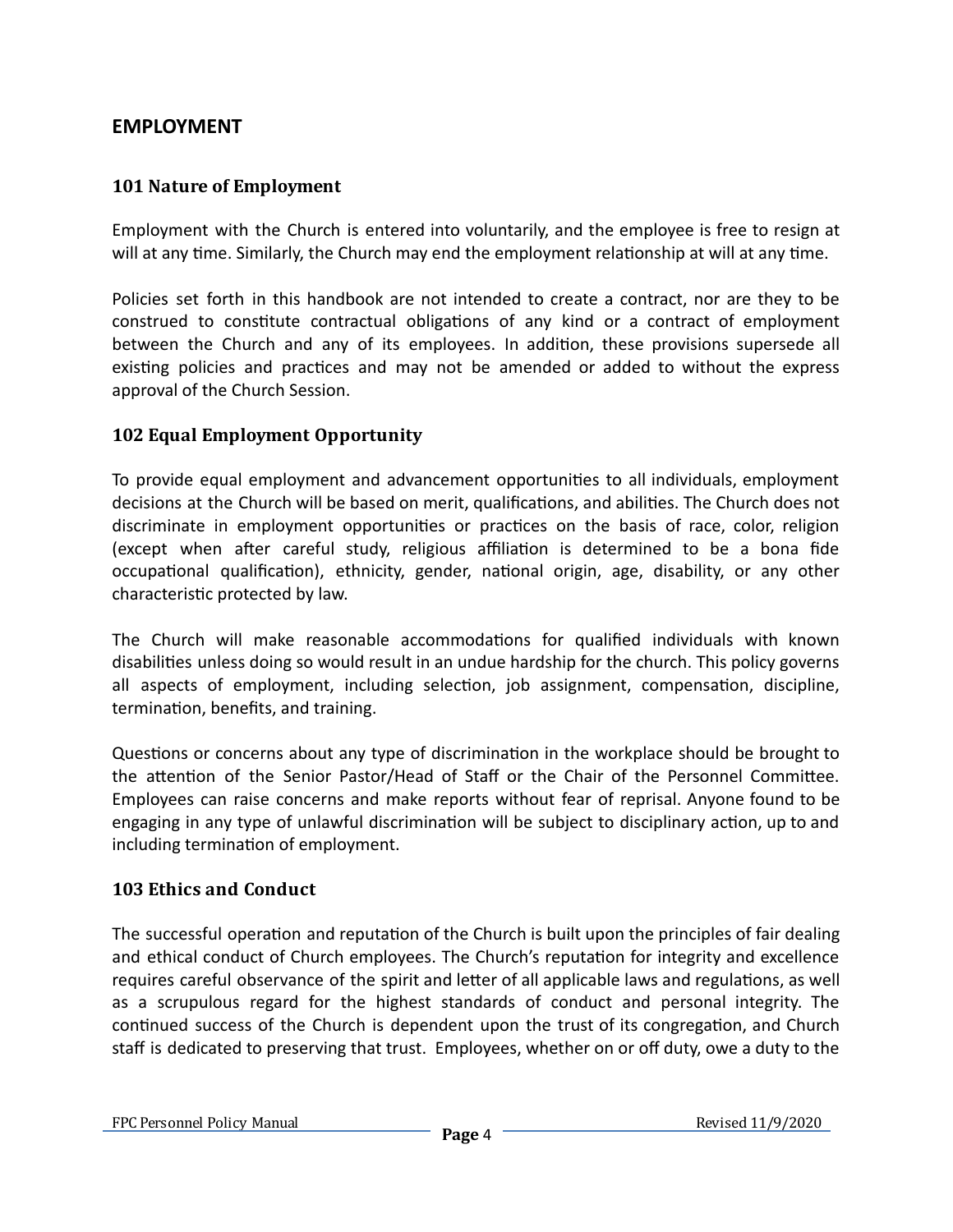Church and its congregation to act in a way that will merit the continued trust and confidence of the congregation.

In general, the use of good judgment, based on high ethical principles, should guide all employees with respect to acceptable conduct. If a situation arises for which it is difficult to determine the proper course of action, the matter should be discussed openly with the Senior Pastor/Head of Staff or the Chair of the Personnel Committee.

# **104 Nepotism**

The employment of relatives in an organization may cause serious conflicts and problems with favoritism and employee morale. In addition to claims of partiality at work, personal conflicts from outside the work environment can disturb day-to-day working relationships.

Relatives of persons currently employed by the Church may not be hired by the Church. For the purposes of this policy, a relative is any person who is related by blood or marriage, or whose relationship with the employee is similar to that of persons who are related by blood or marriage and including cohabitating couples/significant others.

# **105 Immigration Law Compliance**

The Church is committed to employing only United States citizens and aliens who are authorized to work in the United States. In compliance with the Immigration Reform and Control Act of 1986, each new employee, as a condition of employment, must complete the Employment Eligibility Verification Form I-9 and present documentation establishing identity and employment eligibility. Former employees who are rehired must also complete the form if they have not completed an I-9 with the Church within the past three years, or if their previous I-9 is no longer retained or valid.

#### **106 Chain of Command**

All employees of FPC work under the direction and supervision of the Senior Pastor/Head of Staff, who may delegate specific administrative and supervisory responsibilities. The Senior Pastor/Head of Staff is responsible to the Personnel Committee and Session in personnel matters.

The Senior Pastor/Head of Staff is to be available for consultation with each employee for hearing suggestions or complaints concerning the job without prejudice. If appropriate, the Senior Pastor/Head of Staff may pass on suggestions and concerns to the Personnel Committee.

#### **107 Conlicts of Interest**

FPC Personnel Policy Manual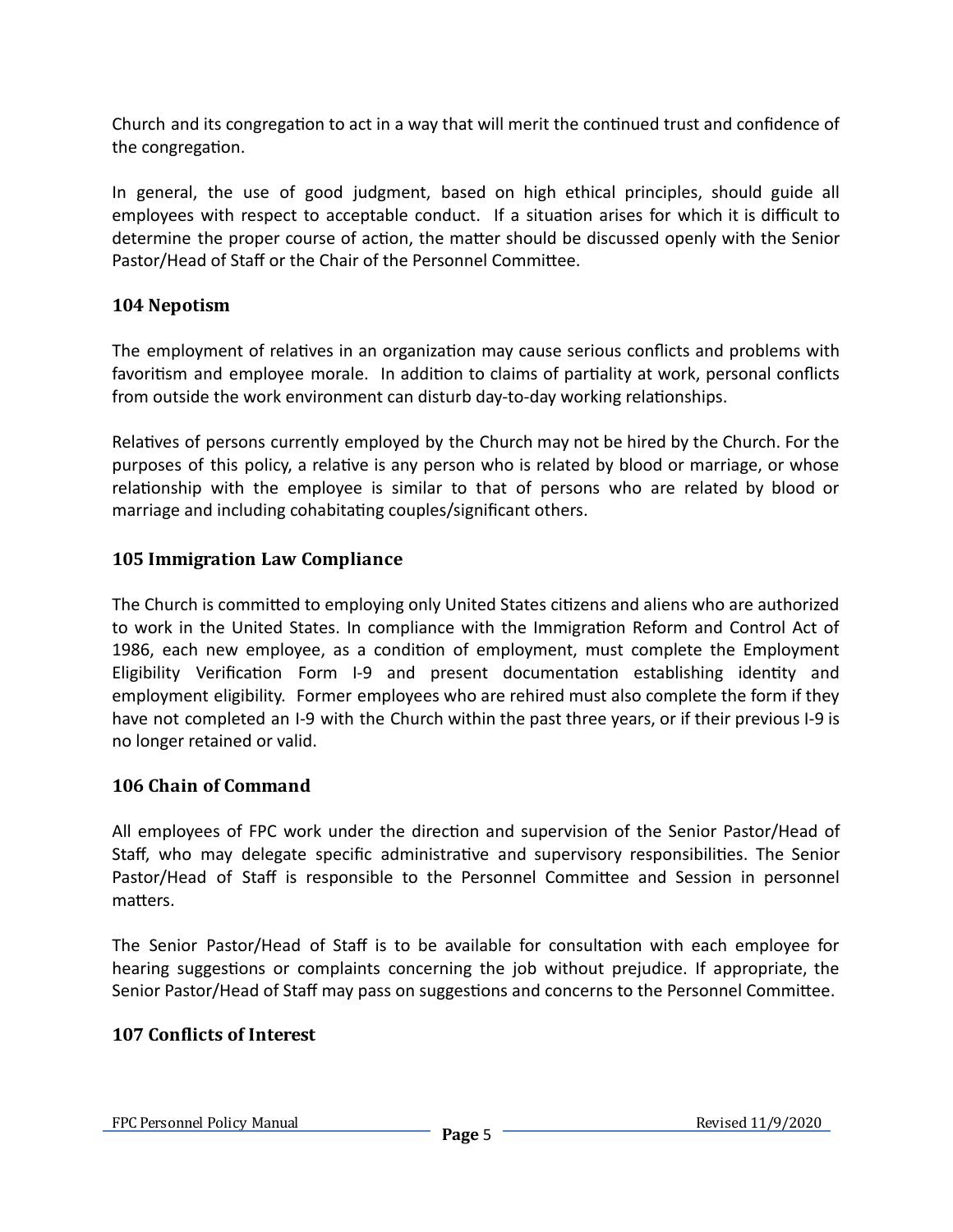Employees have an obligation to conduct business within guidelines that prohibit actual or potential conflicts of interest. An actual or potential conflict of interest occurs when an employee is in a position to influence a decision that may result in a personal gain for that employee or for a relative as a result of the Church's business dealings.

No "presumption of guilt" is created by the mere existence of a relationship with outside firms. If employees have any influence on transactions involving purchases, contracts, or leases, however, it is imperative that they disclose the existence of any actual or potential conflict of interest to an officer of the Church as soon as possible, so that safeguards can be established to protect all parties.

# **108 Outside Employment**

An employee may hold a job with another organization or be self-employed if the employee satisfactorily performs job responsibilities associated with Church employment and has prior approval for such employment from the Senior Pastor/Head of Staff. All employees will be held to the same performance standards, regardless of any existing outside work or volunteer requirements.

If the Church determines that an employee's outside work or volunteer work interferes with the employee's performance or the ability to meet the requirements of the Church, the employee may be asked to terminate the outside employment or volunteer relationship if the employee wishes to maintain Church employment.

Outside employment or volunteer work will present a conflict of interest if it has an adverse impact on the Church. The Church may restrict specific outside employment based on the position held by the employee with the Church. Requests for outside employment that conflicts with specific jobs with the Church will not be approved.

# **109 Personnel Records**

The Church maintains a personnel file on each employee. The personnel file includes such information as the employee's job application, resume, results of background check, confidentiality statement, position description, Terms of Call (Pastors), Personal Information Form (ordained staff), IRS form W-4, records of training, documentation of performance appraisals and salary increases, emergency contact, and other employment records.

It is important that personnel records be kept up to date by employees. Employees should notify their supervisor in the event of changes such as name change, address, phone number, marital status, emergency contact, beneficiary, education, military status, driver's license (if driving is required as part of job), licensing, certification, and training.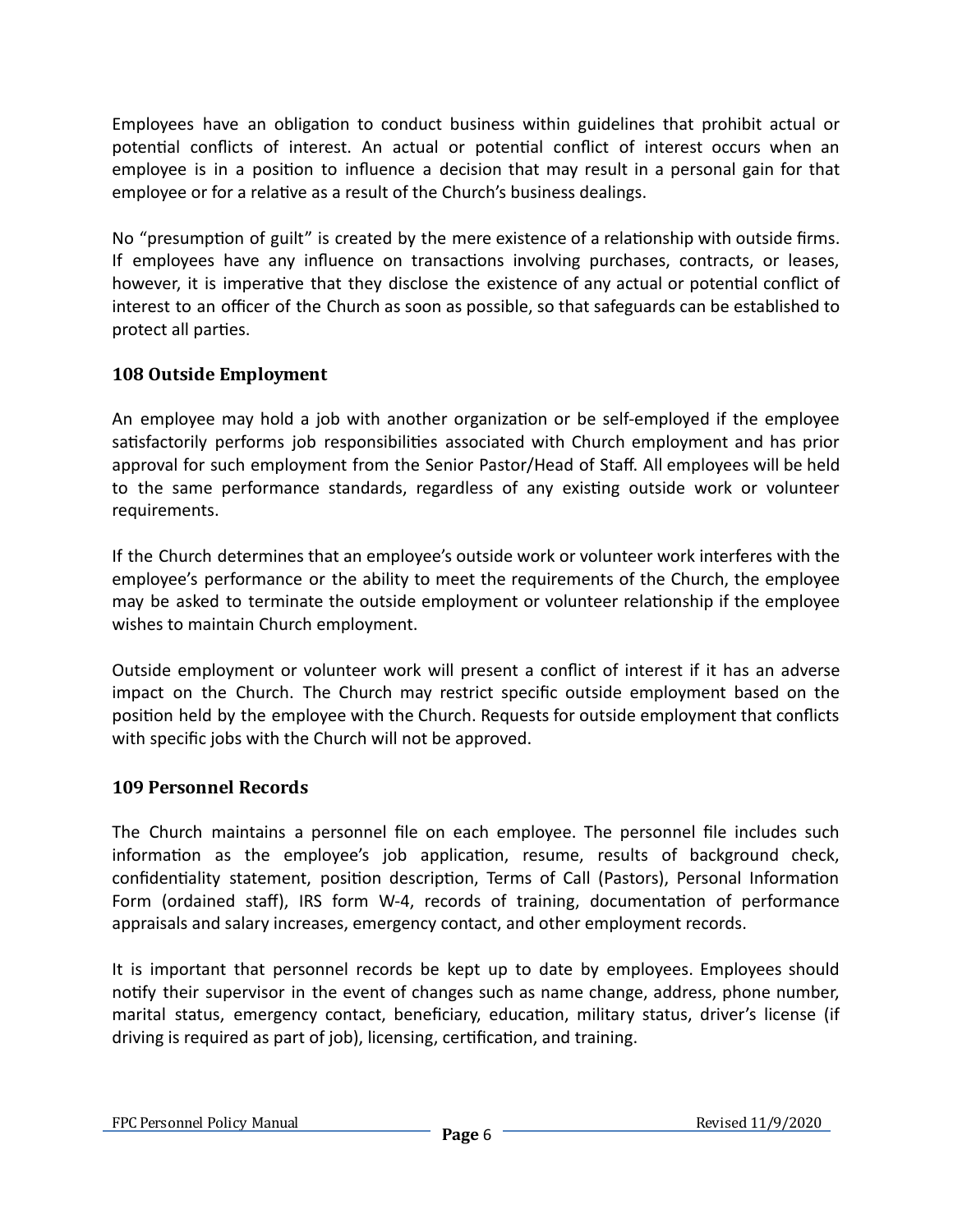Personnel files are the property of the Church; the Senior Pastor/Head of Staff is the official custodian of personnel files. Access to the personnel files shall be limited to the Senior Pastor/Head of Staff and the Personnel Committee Chair; however, the Personnel Committee Chair will provide supervised access to personnel files on an as-needed basis. Each employee may have supervised access to his or her file upon request to the Chair of the Personnel Committee. The Senior Pastor/Head of Staff or Personnel Committee Chair will monitor this file review by the employee.

# **110 Disability Accommodation**

The Church is committed to complying fully with the Americans with Disabilities Act (ADA) and ensuring equal opportunity in employment for qualified persons with disabilities. All employment practices and activities are conducted on a non-discriminatory basis. Pre-employment inquiries are made only about an applicant's ability to perform duties of the position.

Reasonable accommodation is available to all disabled employees, where their disability affects the performance of job functions. All employment decisions are based on the merits of the situation in accordance with defined criteria, not the disability of the individual.

Qualified individuals with disabilities are entitled to equal pay and other forms of compensation (or changes in compensation) as well as in job assignments, classifications, organizational structures, and position descriptions.

The Church is also committed to not discriminating against any qualified employees or applicants because those employees or applicants are related to or associated with a person with a disability. The Church will follow any state or local law that provides individuals with disabilities greater protection than the ADA.

This policy is neither exhaustive nor exclusive. The Church is committed to taking all other actions necessary to ensure equal employment opportunity for persons with disabilities in accordance with the ADA and all other applicable federal, state, and local laws.

# **111 Staff Changes and Advancement**

It is the policy of the Church to promote from within for non-ordained positions when qualified employees are available. The Church reserves the right to conduct concurrent recruitment for positions as considered necessary. Employees are eligible for consideration when experience, education, job performance, and skills are consistent with the qualifications of the open position. To apply for an open non-ordained position, employees should send a letter of interest along with an updated resume to the Senior Pastor/Head of Staff and the Chair of the Personnel Committee.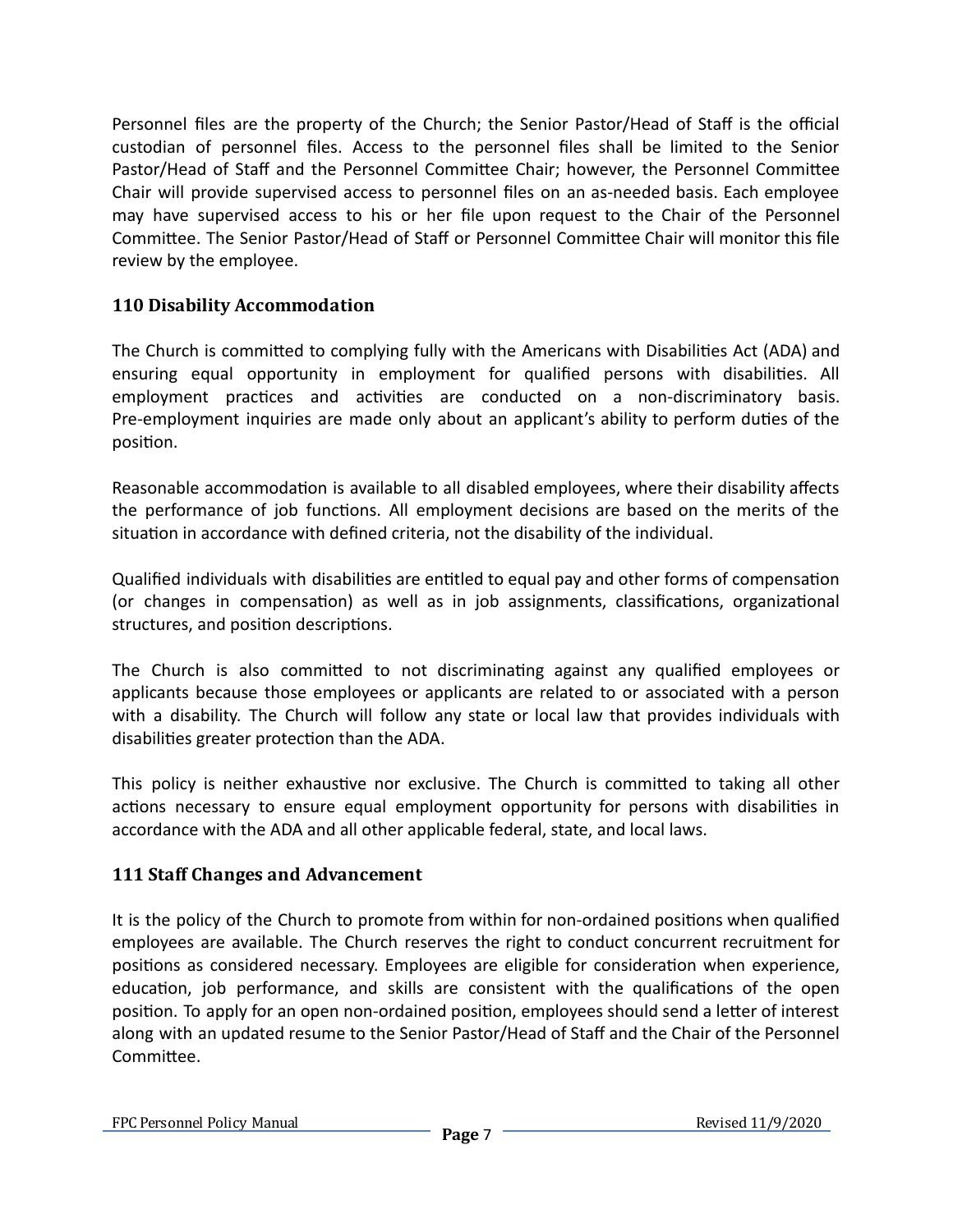The Personnel Committee and the Senior Pastor/Head of Staff are responsible for all matters regarding personnel. If a vacancy occurs in any support position, it is the responsibility of the committee to initiate appropriate measures for replacement. If a vacancy occurs in an ordained position, the Nominating Committee will nominate a search committee (Pastor Search Committee), which recommends a candidate. This candidate is then voted upon by the congregation.

# **112 Employment Categories**

It is the intent of the Church to clarify the definitions of employment classifications so that employees understand their employment status and benefit eligibility.

Each employee will belong to one of the following employment categories:

- Ordained, full-time
- Ordained, part-time
- Exempt, full-time
- Exempt, part-time
- Non-exempt, full-time
- Non-exempt, part-time

Ordained applies only to Teaching Elders (pastors) ordained by or received into the PCUSA and to non-ordained employees who have graduated from seminary, have their first call and have their ordination date scheduled.

Exempt Lay applies to lay employees whose duties are primarily administrative and to commissioned lay pastors. Non-exempt lay applies to lay employees whose duties are primarily non-administrative.

Employees are classified as full-time when they are scheduled to work at least 35 hours per week.

#### **113 Employment Reference Checks**

To ensure that individuals who join the Church work force are well-qualified and have a strong potential to be productive and successful, it is the policy of the Church to check the employment references of all applicants.

The Church will respond to all reference check inquiries from other employers.

# **114 Probationary Period**

FPC Personnel Policy Manual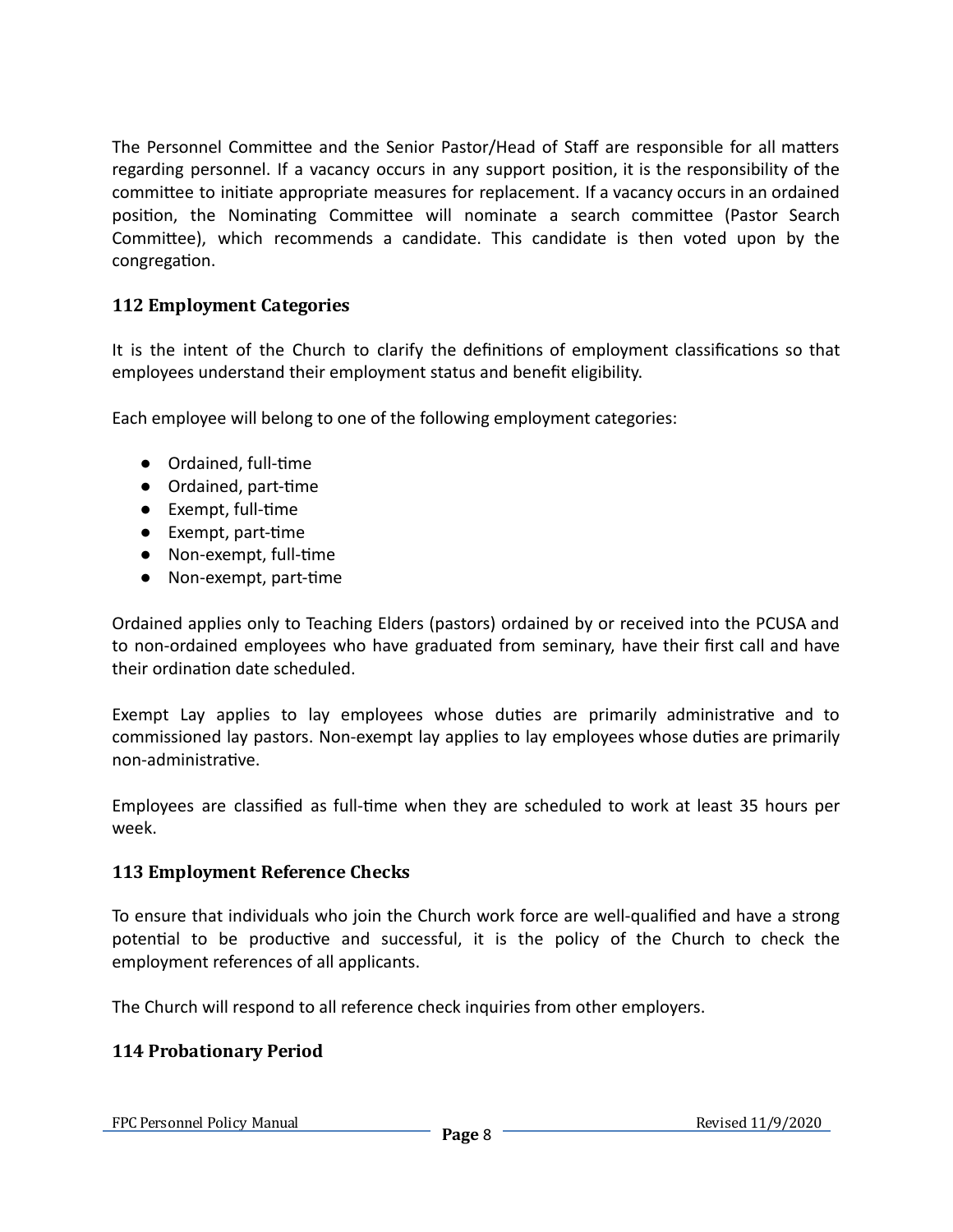The probationary period is intended to give newly hired employees the opportunity to demonstrate their ability to achieve a sasfactory level of performance and to determine whether the new position meets their expectations. The Church uses this period to evaluate employee capabilities, work habits, and overall performance. Failure to satisfactorily complete the probationary period may result in the termination of employment.

All new and rehired employees work on a probationary basis for the first three months after their date of hire.

# **115 Employment Applications and Documents**

The Church relies upon the accuracy of information contained in the employment application, as well as the accuracy of other data presented on employment forms used throughout the hiring process and after employment. Any misrepresentations, falsifications, or material omissions in any of this information or data may result in the exclusion of the individual from further consideration for employment or, if the person has been hired, termination of employment. Résumés will not be considered in lieu of the initial employment application.

# **116 Pay and Performance Evaluations**

Employees are strongly encouraged to discuss job performance and goals on an informal, day-to-day basis with the Pastor/Head of Staff or their immediate supervisor. A formal written performance evaluation will be conducted at the end of the employee's initial period of hire, known as the probationary period, and annually thereafter.

Annual pay adjustments may be awarded to employees to recognize employee performance. The decision to award such an adjustment is dependent upon many factors, including the information documented by the formal performance evaluation process.

An employee who does not achieve a satisfactory rating as part of an annual performance review may be placed in a ninety-day Performance Improvement Period (PIP). Following completion of the ninety-day PIP, the employee will be further evaluated. Failure to achieve the minimum rating on the next review will result in the proposed separation of the employee for substandard performance.

#### **117 Progressive Discipline**

It is the policy of the Church to administer fair and consistent discipline for unsatisfactory conduct and performance. The best disciplinary measure is the one that does not require enforcement but comes from good leadership and fair supervision at all employment levels.

The Church's own best interest lies in ensuring fair treatment of all employees and in making certain that corrective/disciplinary actions are prompt, uniform, and impartial. The major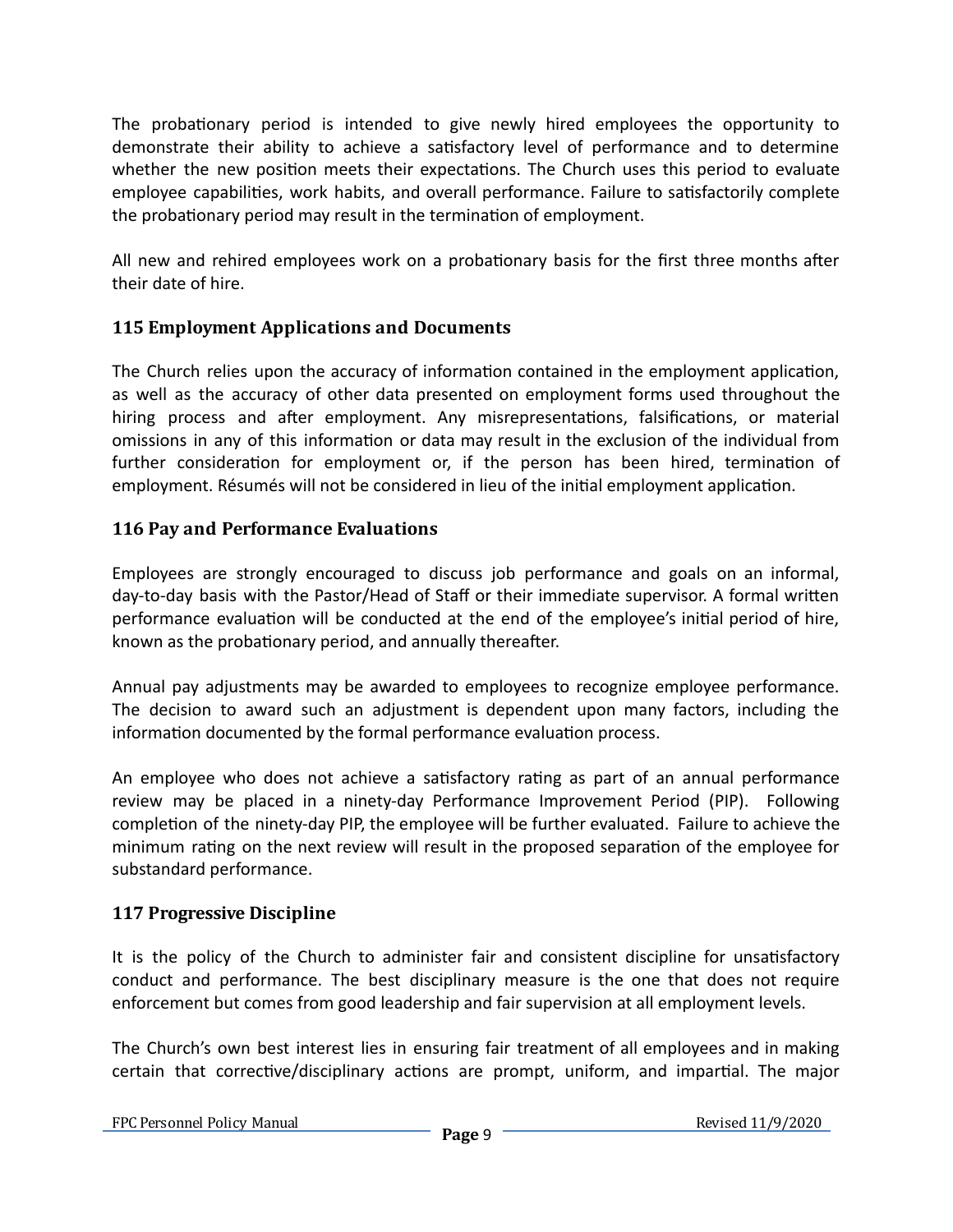purpose of any disciplinary action is to correct the problem, prevent recurrence, and prepare the employee for satisfactory service in the future.

All corrective actions, except for informal counseling, are to be documented to the employee's personnel file.

Disciplinary action may call for any one of four steps  $-$  oral warning, written reprimand, suspension (with or without pay), or termination of employment – depending on the severity of the problem and the number of occurrences. Although the intent of progressive discipline is to address ongoing issues, extenuating circumstances may arise when one or more steps are bypassed. If more than twelve months have passed since the last disciplinary action, the process will normally start over.

The Church recognizes that certain types of employee problems are serious enough to justify either a suspension, or, in extreme situations, termination of employment, without going through the usual progressive discipline steps.

By using progressive discipline, most employee problems can be corrected at an early stage, benefiting both the employee and the Church.

# **118 Termination of Employment**

FPC is an at-will employer in accordance with Florida state law.

Termination of employment is an inevitable part of personnel activity within any organization, and includes resignation, retirement, and discharge. The Church will generally schedule exit interviews at the time of employment termination, except in the case of an involuntary employment termination. The exit interview will afford an opportunity to discuss such issues as employee benefits or return of Church-owned property. Suggestions, complaints, and questions can also be communicated.

Any employee resigning from employment with the Church should give to the Senior Pastor/Head of Staff or the Personnel Committee Chair two weeks prior written notice of his or her intentions.

The Senior Pastor/Head of Staff, with the concurrence of the Personnel Committee, is responsible for dismissal for cause of non-ordained staff by written notice. Such action shall be reported to the Session in a prompt fashion.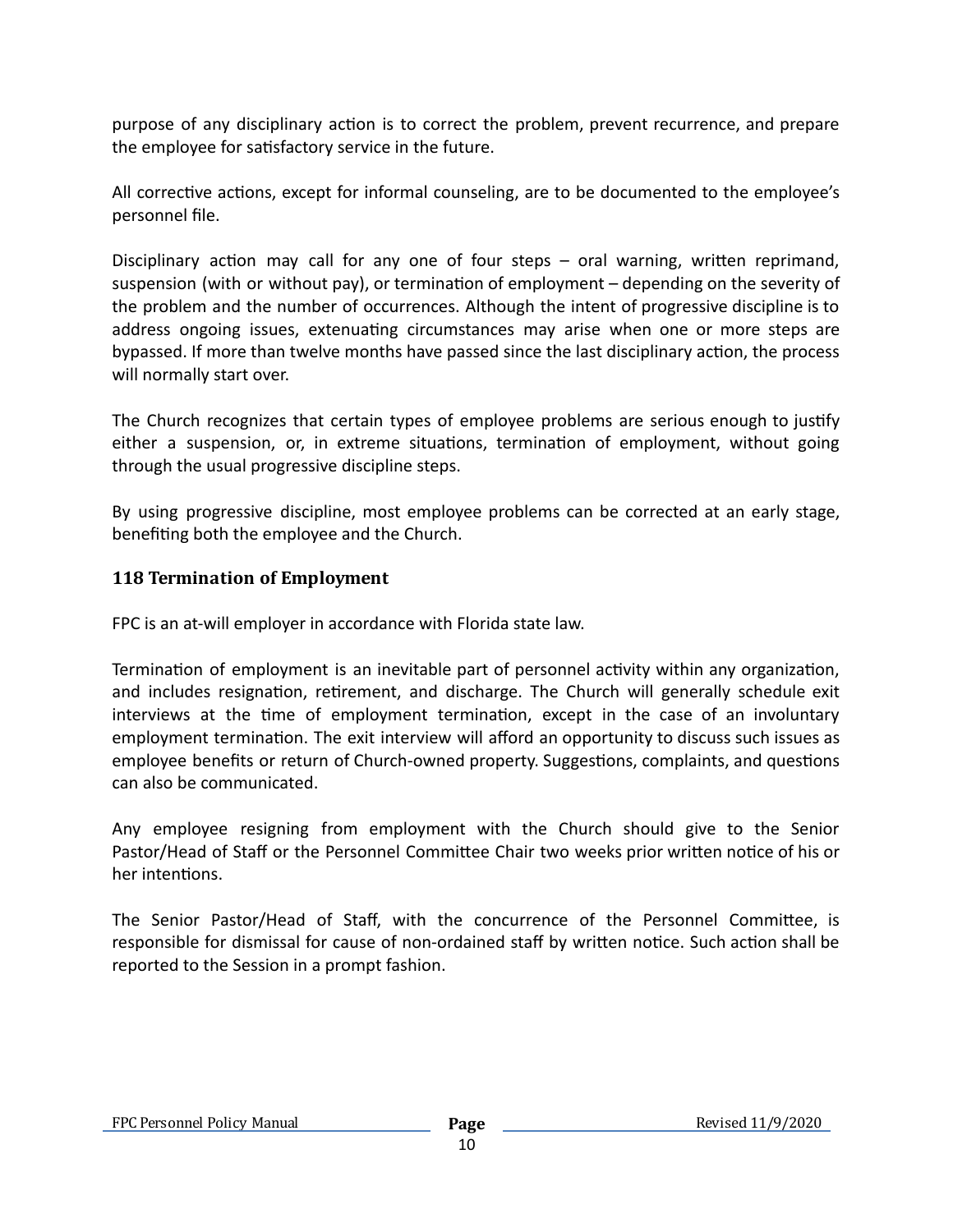# **EMPLOYEE BENEFITS AND LEAVE**

# **201 Employee Beneits**

Eligible Church employees are provided a wide range of benefits that are funded by the Church. Several of the programs (such as Social Security, workers' compensation, state disability, and unemployment insurance) cover all employees in the manner prescribed by law. Benefits eligibility is dependent upon a variety of factors, including employment classification.

All employees are required to submit a written request for leave - vacation, parental leave, sick leave, bereavement leave, and so on -- to the Senior Pastor/Head of Staff prior to taking the leave.

# **202 Holidays**

The Church will grant paid holiday time off to all eligible full and part-time employees from the date of hire. The Church office will not be open on designated holidays.

The following holidays (or its legal holiday) are designated as holidays for the Church staff.

- 1. New Year's Day
- 2. Martin Luther King, Jr. Day
- 3. President's Day
- 4. Good Friday
- 5. Memorial Day
- 6. Independence Day
- 7. Labor Day
- 8. Veteran's Day
- 9. Thanksgiving
- 10. Day after Thanksgiving
- 11. Christmas Eve
- 12. Christmas
- 13. New Year's Eve (1/2 day)

#### **203 Vacation**

Vacation leave with pay is available to employees to supply opportunities for rest, relaxation, and personal pursuits. The amount of paid vacation leave provided each year increases with the length of employment at specific intervals. The length of eligible service is calculated based on a "benefit year," which is one year from your anniversary date.

All ordained ministers will receive vacation equal to or more than Presbytery minimum requirements and in accordance with their Terms of Call.

| FPC Personnel Policy Manual | Page |
|-----------------------------|------|
|-----------------------------|------|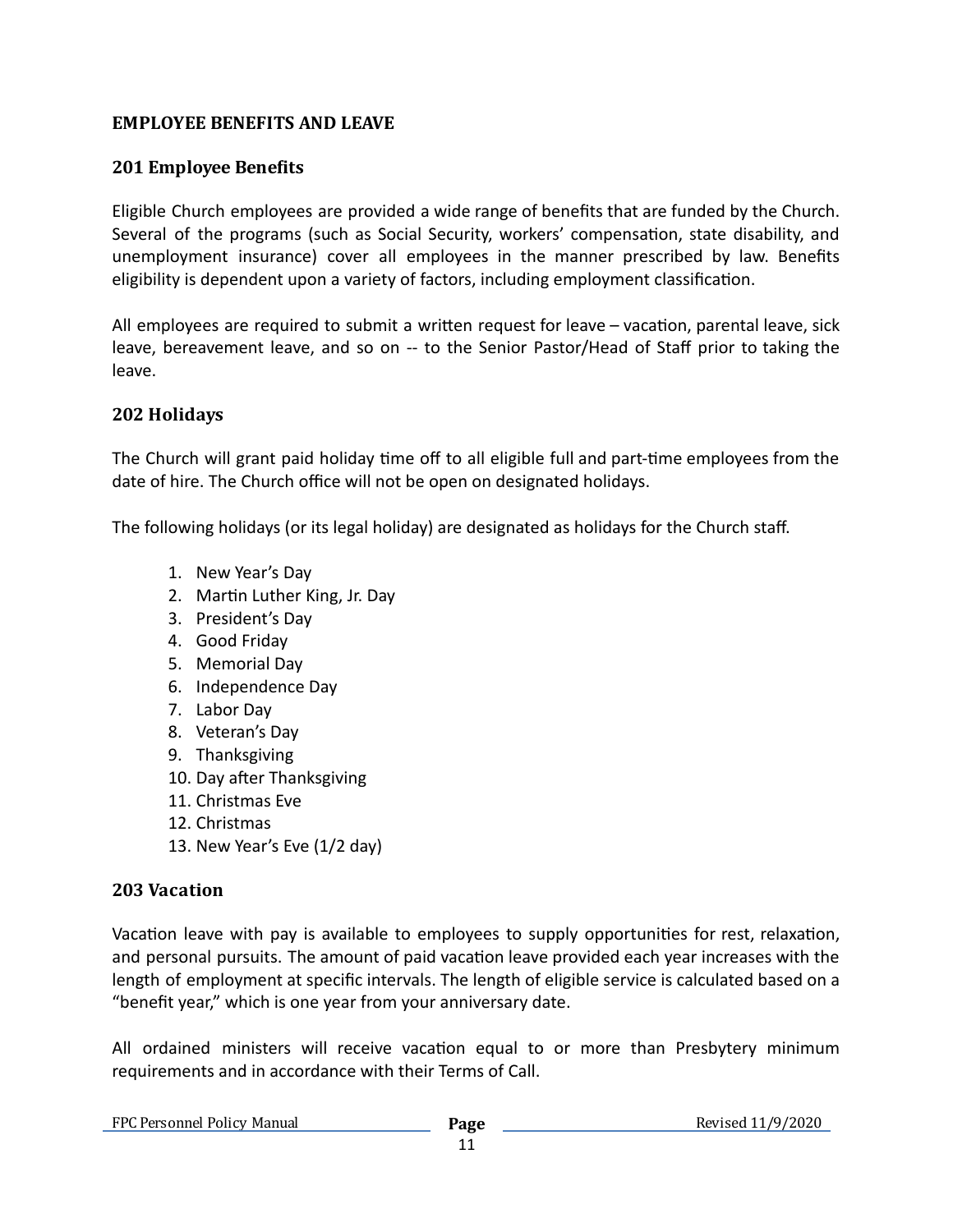All other staff members are entitled to vacation per the following schedule:

| <b>Years of Service</b> | <b>Vacation Accrual</b> |
|-------------------------|-------------------------|
| $1 - 4$ years           | 2 weeks                 |
| $5 - 9$ years           | 3 weeks                 |
| 10+ years               | 4 weeks                 |

Four weeks paid vacation is the maximum for all non-ordained staff.

Vacation will be taken with the approval of the Senior Pastor/Head of Staff, concurrent with the approval of the Chair of the Personnel Committee. While vacation shall not be denied an employee, it must be scheduled at the convenience of the Church.

Vacation may not be accrued for more than one year. An exception may be made to accrue vacation beyond this period only under unusual circumstances if approved by the Senior Pastor/Head of Staff, with the concurrence of the Chair of the Personnel Committee.

Upon termination, employees will be paid for unused vacation leave earned.

# **204 Sick Leave**

Sick leave may be granted to full-time and part-time employees of the Church when a personal illness or physical disability results in the incapacity of the employee to perform his or her usual duties. It is the policy of the Church to grant six days of sick leave to full-time employees annually.

Unused sick leave benefits will not accrue from year to year.

Employees who are unable to report to work due to illness or injury should notify the Senior Pastor/Head of Staff before the scheduled start of the workday, if possible. The Pastor/Head of Staff must also be contacted on each additional day of absence. If an employee is absent for three or more consecutive days due to illness or injury, a physician's statement may be needed to verify the disability and its beginning and expected end dates. Such verification may be needed as a condition to receiving sick leave benefits.

Sick leave benefits are intended solely to supply income protection in case of illness or injury to self and may not be used for any other absence. Employees may substitute any accrued vacation leave for sick leave.

# **205 Parental Leave**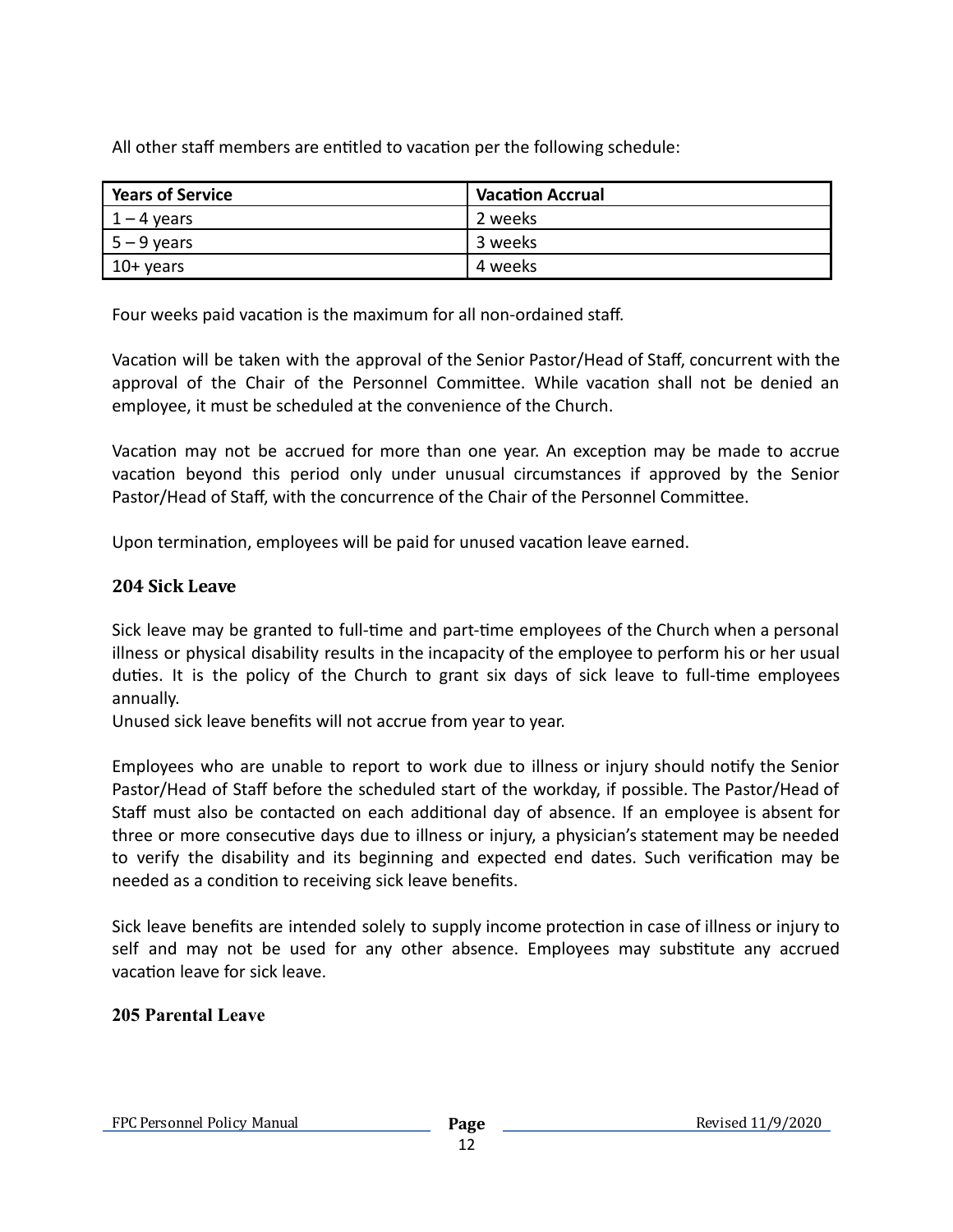Parental leave for the birth or adoption of a child by full-time employees shall be granted for up to six weeks with full compensation. Vacation time may be used to supplement leave at the discretion of the employee and subject to approval of the Senior Pastor/Head of Staff and the Personnel Committee.

Unpaid extensions may be granted for longer periods only upon approval of the Senior Pastor/Head of Staff and the Personnel Committee. From the time an employee begins parental leave, the position will be held for a maximum of 16 weeks with the approval of the Personnel Committee. FPC's parental leave policy is not governed by the Family and Medical Leave Act.

#### **206Bereavement Leave**

Employees who wish to take time off due to the death of an immediate family member should notify the Senior Pastor/Head of Staff at once.

Up to five days of paid bereavement leave due to the death of a family member will be provided to regular full-time and regular part-time employees. The Church defines family members as the employee's parent or stepparent, spouse, child (to include foster children), parent-in-law, child's spouse, sibling, grandparents, or grandchildren. Special consideration will also be given to any other person whose association with the employee was like any of the above relationships.

One day of bereavement leave may be granted due to the death of any other family member not included above who is related by blood or marriage in order that the employee may attend the funeral service.

Bereavement leave will normally be granted unless there are unusual staffing requirements. Employees may, with the Senior Pastor/Head of Staff's approval, use any available vacation or personal leave for additional time off, as necessary.

# **207Jury Duty**

The Church encourages employees to fulfill their civic responsibilities by serving jury duty when required. A copy of the summons and an estimate of the amount of time the employee is expected to be away from work should be provided to the Senior Pastor/Head of Staff as soon as possible. While serving, each employee will be paid his or her normal rate of pay. If released by the court prior to the end of the employee's normally scheduled workday, the employee is expected to return to work.

Either the Church or the employee may request an excuse from jury duty if, in the Church's judgment, the employee's absence would create serious operational difficulties.

# **208 PC(USA) Beneits Plan**

FPC Personnel Policy Manual **Page**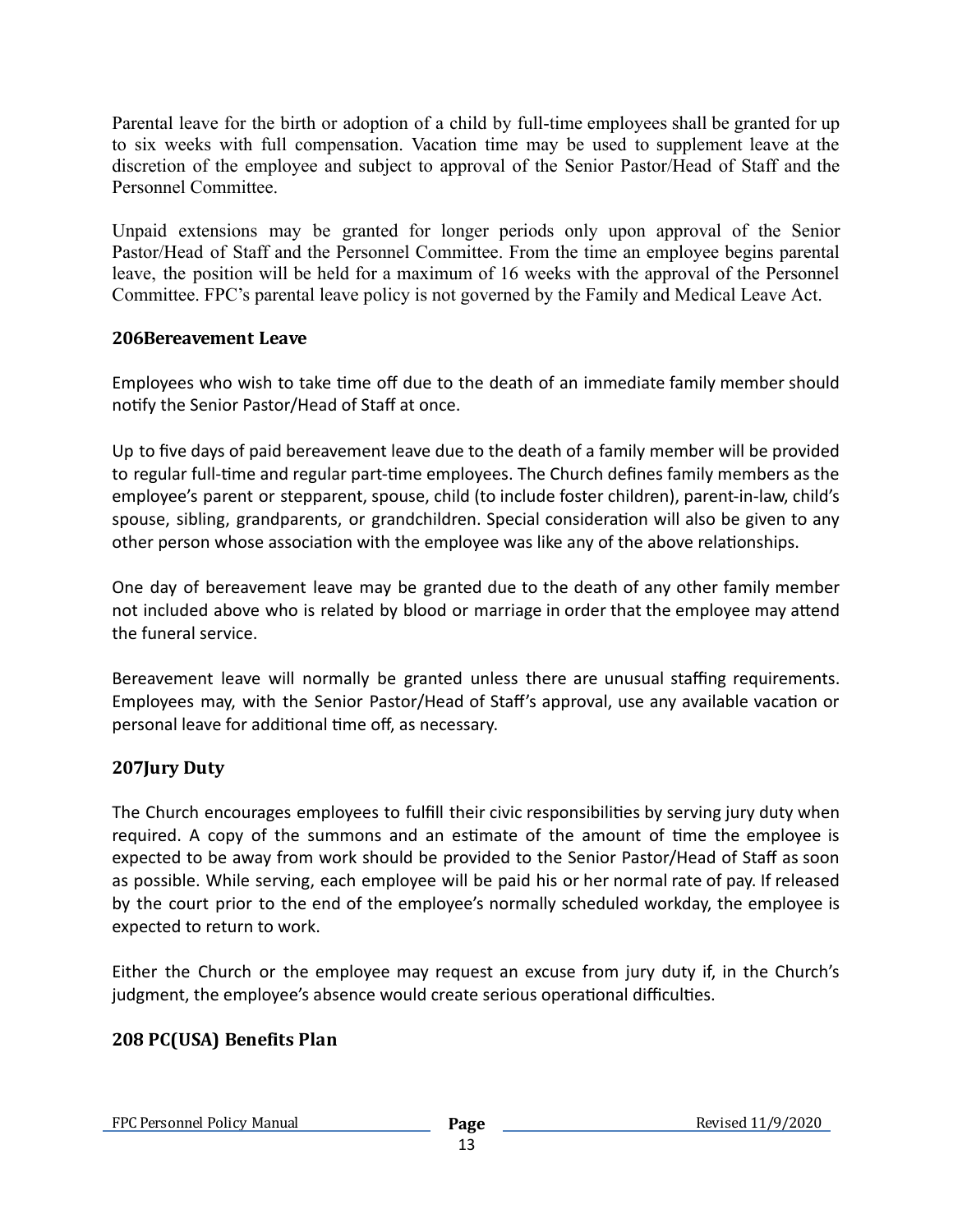The [PC\(USA\)](https://www.pcusa.org/resource/book-order-2017-2019/) Book of Order mandates that each church must enroll all pastors for full participation in the Board of Pensions Benefit Plan. Lay employees may be enrolled for either full or limited coverage as described in the Board of Pensions Benefit Plan. Employees with the same classification must be treated the same for purposes of enrollment in the Benefits Plan.

Employees are classified as full-time for purposes of Administrative Rule 105 when they are scheduled to work at least 35 hours per week. Employees who work fewer than 35 hours per week but between 20-34 hours per week are considered part-time under the Benefits Plan.

With the exception of ordained personnel, FPC presently has chosen not to enroll its employees in the PCUSA Benefits Plan.

# **209 Workers' Compensation**

Workers' compensation insurance is provided at no cost to employees. This program covers any injury or illness sustained in the course of employment that requires medical, surgical, or hospital treatment. Subject to applicable legal requirements, workers' compensation insurance supplies benefits after a short waiting period or, if the employee is hospitalized, at once.

An employee who is involved in an accident or incident, or sustains a work-related injury or illness, should inform the Senior Pastor/Head of Staff or his or her designee at once. This will enable an eligible employee to qualify for coverage as quickly as possible.

#### **210 Military Leave**

A military leave of absence will be granted to employees who are absent from work because of service in the U.S. uniformed services in accordance with the Uniformed Services Employment and Reemployment Rights Act (USERRA) and Florida law. Advance notice of military service is required, unless military necessity prevents such notice, or it is otherwise impossible or unreasonable.

# **211 Personal Leave**

It is the policy of the Church to grant three days of paid personal leave to full-time and part-time employees of the church. Eligibility for personal leave begins once the employee has completed his or her probationary period. The Senior Pastor/Head of Staff may grant more personal leave at his or her discretion in the exercise of pastoral care, not to exceed two weeks. Personal leave may not be accrued from one year to the next.

All approvals for personal leave must take into consideration the needs of the church, except in case of emergencies. Personal leave will be charged as it is taken; the minimum charge for personal leave will be one half day.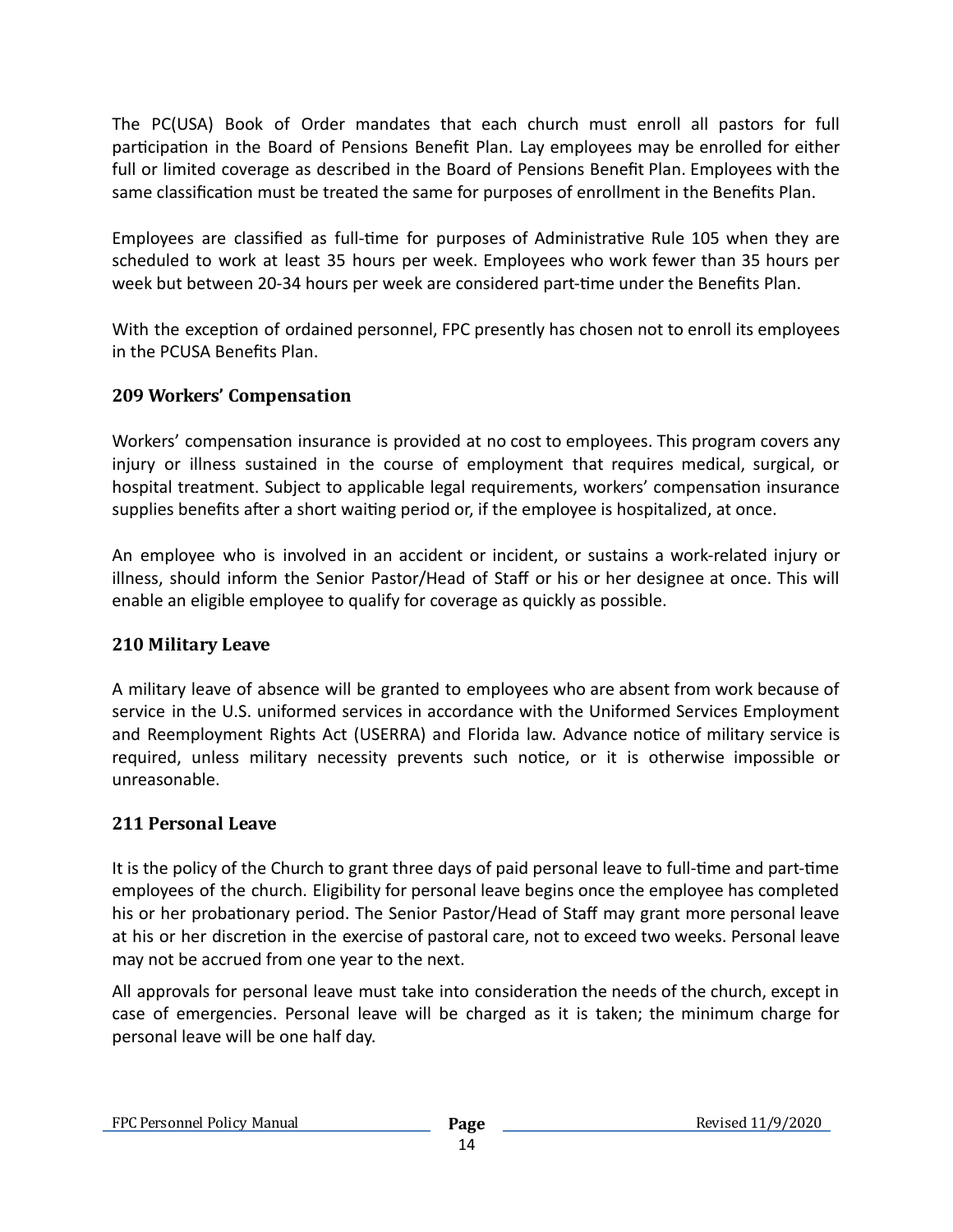No payment will be made for accrued personal leave of an employee upon termination of his or her employment with the church.

# **212 Personal Leave without Pay**

Employees who require time off in addition to paid leave may request personal leave without pay for up to a maximum of thirty days per occurrence. Employees must exhaust all available paid leave before unpaid leave will be granted. Approval for such leave is at the discretion of the Senior Pastor/Head of Staff, with the concurrence of the Chair of the Personnel Committee.

All employees employed for a minimum of ninety days are eligible to apply for an unpaid personal leave of absence. The Senior Pastor/Head of Staff must approve leave.

During leave without pay, employees will not accrue paid leave benefits.

The employee must return to work on the scheduled return date or be considered to have voluntarily resigned from Church employment. Extensions of leave will be considered only on a case-by-case basis and must be approved by the Senior Pastor/Head of Staff.

# **213 Sabbatical Leave**

Sabbatical leave is a planned time of study and renewal by which one seeks personal and professional growth. It is an opportunity for pastors to disengage from regular and routine tasks so that their ministries may be viewed from a new perspective and their soul may be renewed to serve refreshed. It is not a prolonged vacation. Through reflection, prayer, rest, study, and travel, one finds through this temporary period the promise of God who sustains us, leading to a renewal of energy upon return to the permanent call.

Subject to the Terms of Call, sabbatical leave is offered to full-time ordained ministers, after seven years of service. Sabbatical leave with full pay will not, ordinarily, exceed 90 days. However, it may be taken in conjunction with earned vacation. In contrast, time allotted for continuing education in the calendar year in which Sabbatical leave is taken shall be included in the period of leave and shall not be in addition to such leave.

A written plan of study with identified goals shall be presented to the Personnel Committee for consideration and recommendation to the Session at least six months prior to the beginning of the proposed leave and in sufficient time to consider the impact of the proposed leave on the church budget for the calendar year in which the leave is to be taken. The proposal shall include details on how the time will be used, proposed arrangements for covering the pastor's congregational duties in his or her absence, and costs associated with the proposed leave.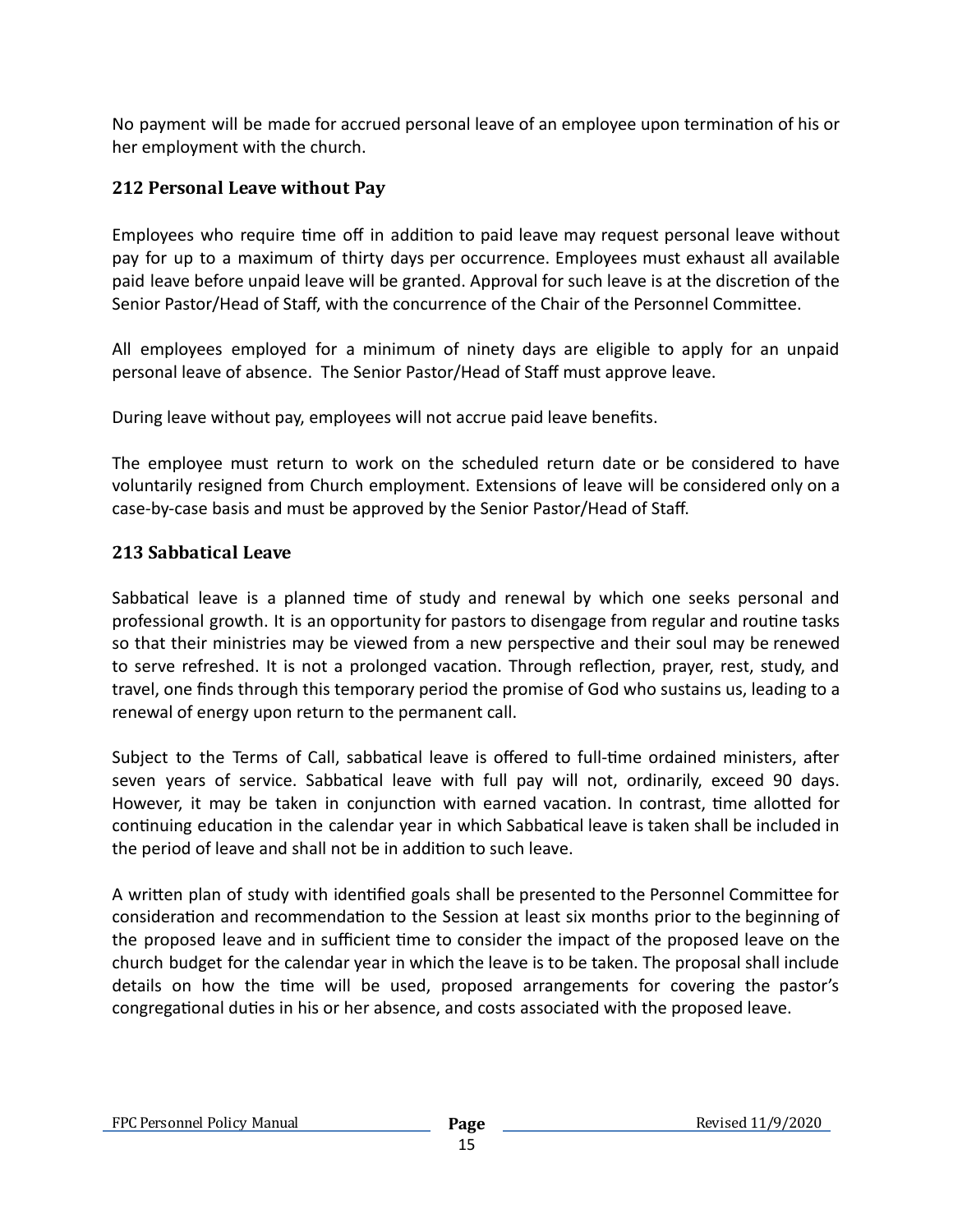Sabbatical leave shall not be terminal leave. If the pastor chooses to leave that particular ministry within the period of one year after the completion of a sabbatical, the salary attributable to the sabbatical should be refunded to the church.

Before the leave begins, the pastor and the Personnel Committee or the Session shall inform the congregation about the leave. It is appropriate at that time to explain the church's policy on Sabbatical leave and to outline the pastor's proposed plans. To the extent that the proposed leave varies from the Terms of Call, approval by the congregation is required. The timing and

plans for such communication should be determined when the Sabbatical leave is approved by the Session.

Upon the return from Sabbatical, the pastor should share with the Personnel Committee, Session, and congregation details of the leave as well as reflections on its value and benefits.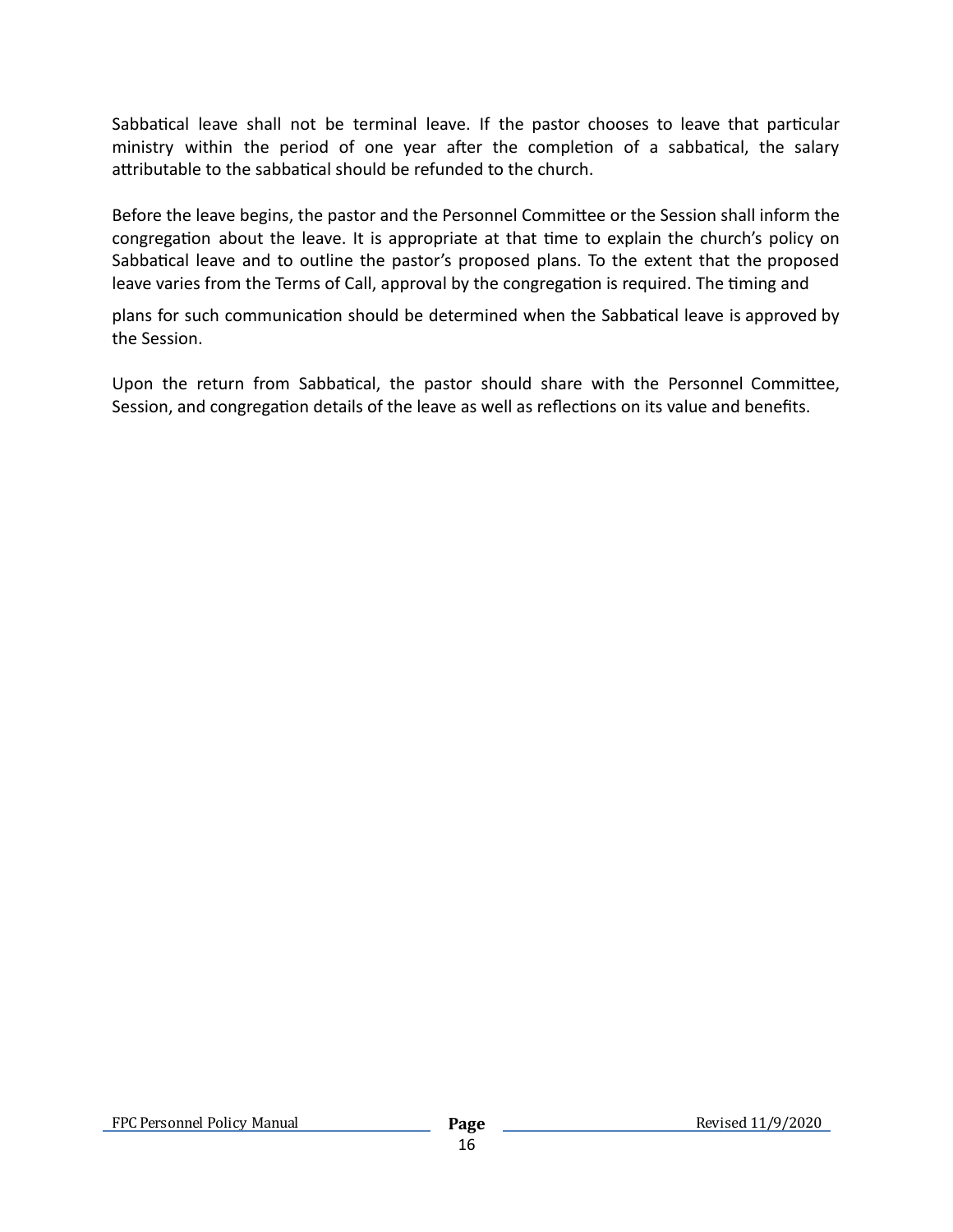# **COMPENSATION AND TIMEKEEPING**

# **301 Timekeeping**

The Church requires all non-exempt employees to keep an accurate record of time worked to calculate employee pay. Time worked is all the time spent on the job performing assigned duties.

It is the employee's responsibility to review time records to certify the accuracy of all time recorded. The Senior Pastor/Head of Staff or his or her designee will then review, approve, and sign the time record before sending it for payroll processing.

#### **302 Method and Payment of Wages**

FPC considers full-time employees to be those employees working 35 hours per week or more on a regular basis. These employees will be compensated on an annual salary basis paid in twenty-four pay periods on the 15th and 30th of each month unless other arrangements are made with the Personnel Committee.

FPC considers all employees who work less than 35 hours per week to be part-time. Such employees will be compensated according to employment agreements made with the Personnel Committee.

Each paycheck will include earnings for all work performed through the end of the previous payroll period.

If a regularly scheduled payday falls on a holiday, employees will receive pay on the last day of work before the regularly scheduled payday.

Employees may have pay directly deposited into their bank accounts with advance written authorization to the Church. Employees will receive an itemized statement of wages in this case.

# **303 Social Security (FICA)**

All non-ordained staff members will participate in Social Security contributions upon employment. The church will pay its full share and automatically deduct the employee's share. Ordained staff members are responsible for paying their own Social Security taxes; reimbursement is at the discretion of the congregation in that minister's Terms of Call.

#### **304Fair Labor Standards Act**

The Fair Labor Standards Act of 1938 ("FLSA" or the "Act"), among other things, sets general standards for minimum wages and overtime compensation. The Act applies, however, only to

FPC Personnel Policy Manual **Page**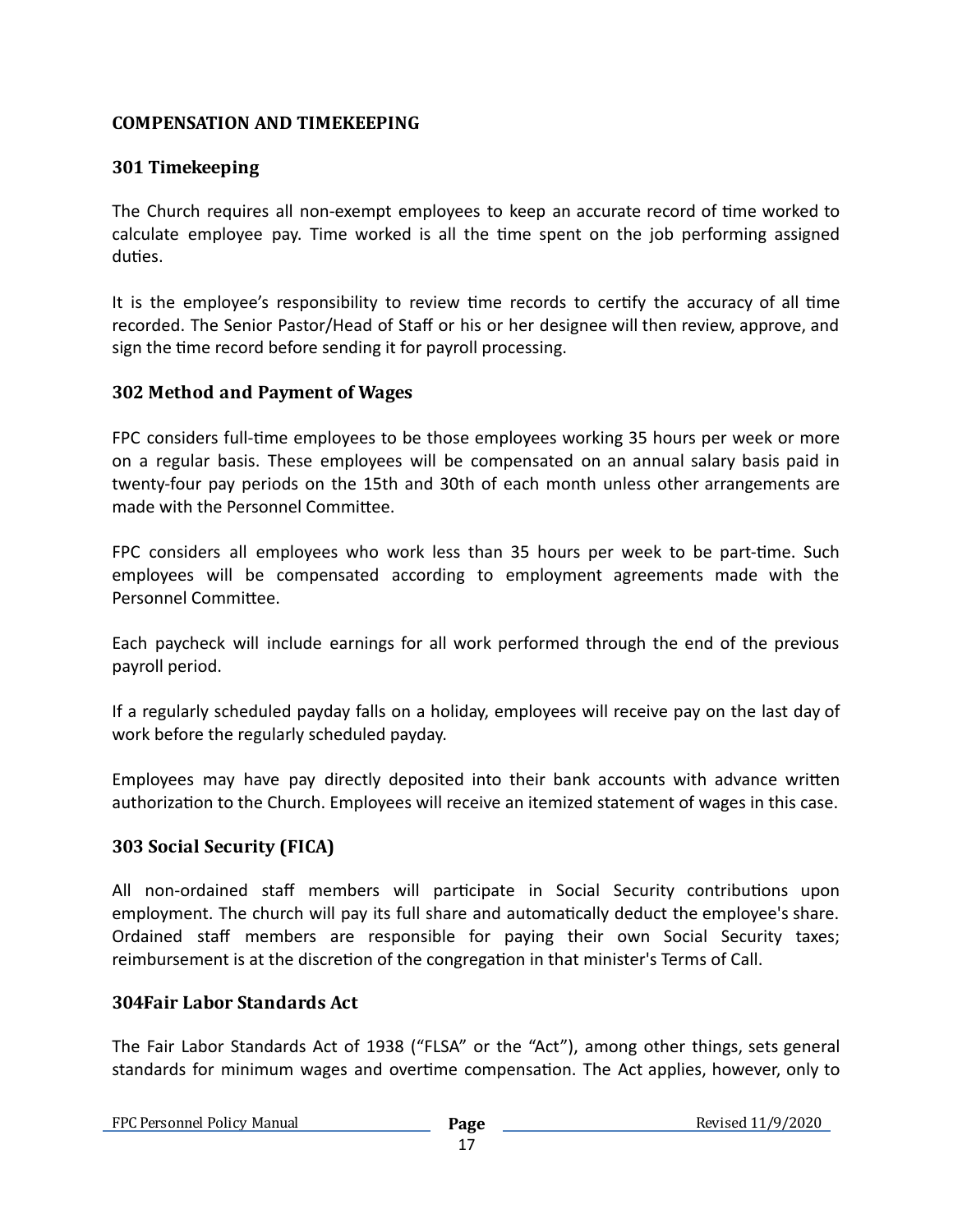covered enterprises and covered employees. The Wage and Hour Division (WHD) of the Department of Labor has ruled that "[generally], enterprise coverage is not applicable to employees engaged exclusively in the operation of a church or synagogue since their activities are not performed for a 'business purpose' within the meaning of FLSA." *See* WHD opinion letter dated November 4, 1983; see also WHD opinion letter dated July 23, 1975 (Coverage would *not* be applicable to church employees, such as a janitor, engaged exclusively in the operation of the church since their activities are not performed for a business purpose.

Employees of enterprises not covered under the FLSA may still be individually covered by the Act if they are engaged in interstate commerce, the production of goods for commerce or activities closely related and directly essential to the production of goods for commerce. The WHD has asserted, however, that it will not assert that an employee who on isolated occasions spends an insubstantial amount of time performing individually covered work is individually covered by the FLSA. *See* WHD opinion letter dated September 23, 2005.

In short, none of the employees of FPC is subject to the FLSA, because the Church is a non-covered enterprise and no employees are engaged in interstate commerce other than on isolated occasions. Accordingly, none of the Church's employees, including part-time employees, is entitled to the benefits of the minimum wage or overtime compensation provisions of the FLSA.

#### **305 Advance on Pay**

The Senior Pastor/Head of Staff may grant an advance of salary for hardship or when a pay date falls within an employee's vacation. Only one check advance for one pay period will be allowed per calendar year.

#### **306 Garnishments**

The church office must receive and process garnishments according to legal requirements.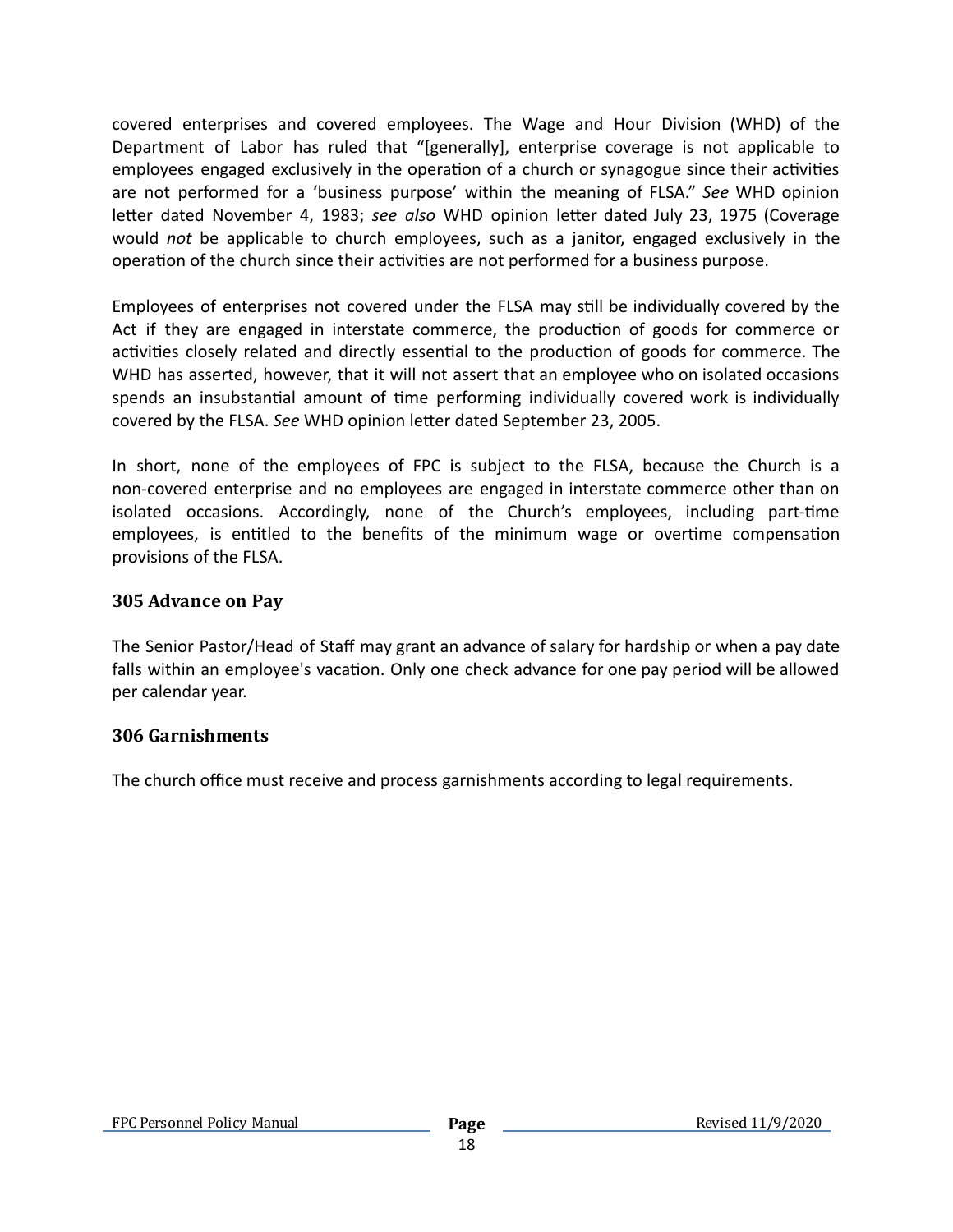# **EMPLOYEE CONDUCT, WORK CONDITIONS, AND RULES**

### **401 Public Relations**

It is vital that members and friends are always treated with unfailing courtesy and understanding, regardless of the situation. This means that employees should meet all situations prayerfully, calmly, and courteously. Many members and friends visit the church and its offices daily. The courteous reception they receive from employees and the neat appearance of the office influences their confidence and attitude.

All employees must make public relations a priority. A friendly greeting, a smile, a wave of the hand, a handshake—all of these are important, since FPC is called to serve God's people. Therefore, every employee must go out of his or her way to be friendly, courteous, and helpful to all who come to the office, call on the phone or attend our services. Employees must take the lead in public relations.

#### **402 Requests for Financial Assistance**

Any person appearing at the church asking for financial assistance, for whatever cause, should be referred to the ministerial staff, if appropriate, or to Barnabas Center.

#### **403 Conidential Nature of Church Business**

The confidential relationship between a minister and each church member or friend is a fundamental principle of the ministry of FPC. In addition, it is essential for every member of the church staff, whatever his or her position, to respect and keep the confidential aspects of the church's business. Transactions, correspondence, counseling, conversations, and negotiations involving our members and friends must not be discussed with other persons or in any way made public. Information from church files is equally confidential and may be used only in accordance with established procedures.

Information about the church's internal activities should also be treated with care, ensuring that its confidentiality is kept. Only the Pastor/Head of Staff or his or her delegate may release such information to the public.

Confidential information should not be discussed that might be overheard by church members, visitors, or others not authorized to have access to such information.

The following declaration of confidentiality emphasizes the importance of protecting the confidential nature of the relationship between the church and its members and friends, as well as the importance of exercising prudence in any discussion relating to church matters. Each member of the church staff is required to sign this declaration and a copy shall be kept in his or her personnel file: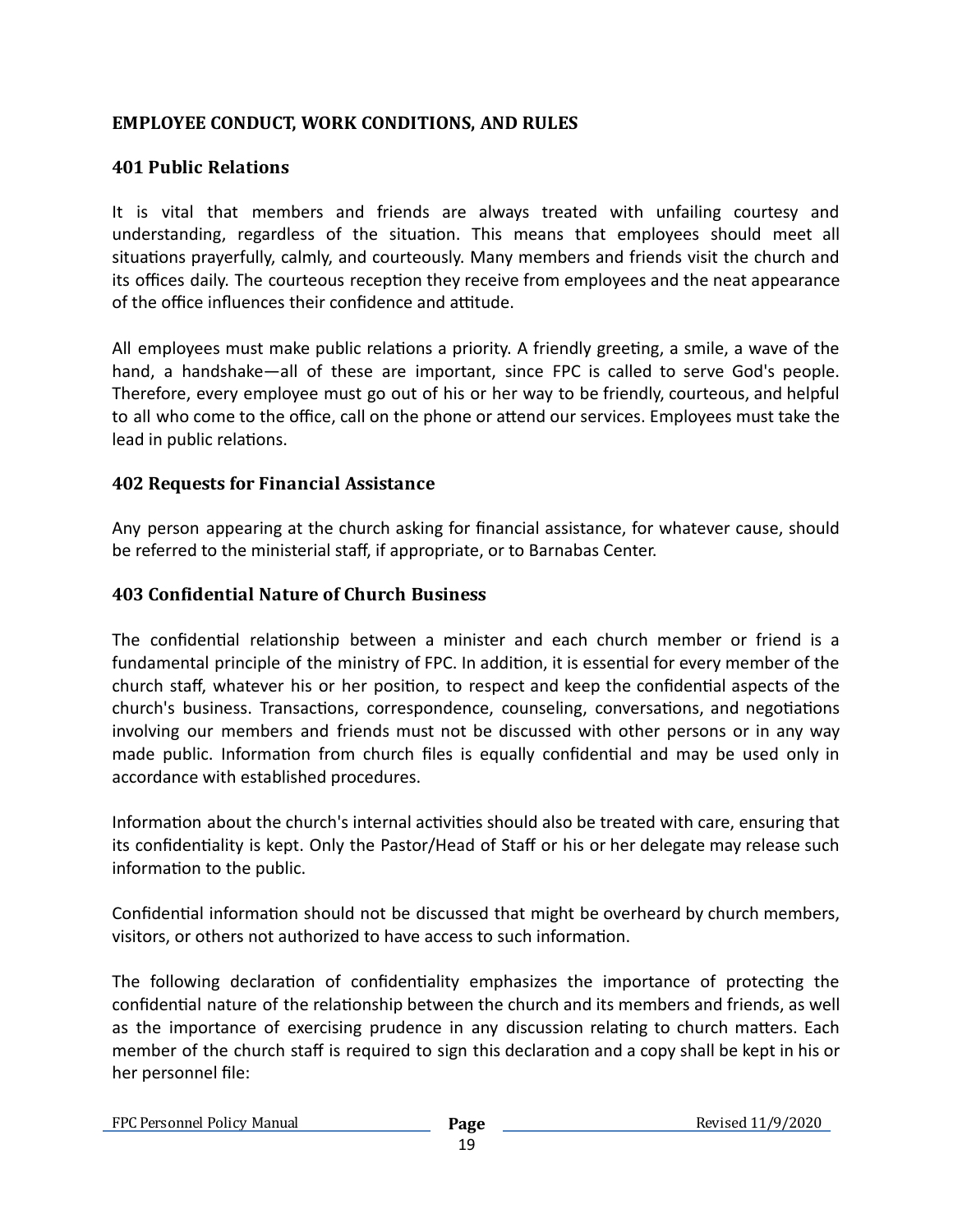*As a staff member of the First Presbyterian Church, I pledge that I will respect and maintain the*  $f$ confidential *relationships that exist between this church, ministers, Session, and each of its members* or *friends. I* will not discuss transactions, correspondence, counseling conversations, *personal information, or negotiations involving our members or friends with other persons or in any* way make such information public. I also will refrain from divulging information concerning *the church's internal activities.* 

# **404 Employee Relationships and Problem Resolution**

The Church is committed to providing the best possible working conditions for its employees and strives to ensure fair and honest treatment of all employees. Part of this commitment is encouraging an open and frank atmosphere in which any problem, complaint, suggestion, or question receives a prompt response from the Church.

All staff members are expected to treat each other with mutual respect; each employee should demonstrate loyalty to the church and to each other. Employees are encouraged to offer positive and constructive criticism to one another.

Employees should always be willing to assist other staff members in areas of ministry beyond their own and to do so in a spirit of personal edification and cooperation. All employees are expected to conduct their church relationships  $-$  with employees, officers, and members of the  $church - in a manner that is mutually beneficial and cooperative.$ 

When any misunderstanding arises among or between employees, employees should not relate this misunderstanding to another employee or church member; rather, they should follow the procedures outlined in Matthew 18:15-17. If, after going to the offending employee personally, the misunderstanding cannot be resolved, the employee should go to the Senior Pastor/Head of Staff at once so that the problem may be resolved. If the matter concerns the Senior Pastor/Head of Staff or cannot be resolved with the Senior Pastor/Head of Staff, the employee should contact the Personnel Committee Chair. Employees should not allow misunderstandings or inter-office conflicts to interfere with their responsibilities. Employees should make every attempt to resolve conflicts prayerfully and scripturally so that unity and love can permeate our relationships together.

Not every problem can be resolved to everyone's total satisfaction, but only through understanding and discussion of mutual problems can staff members develop confidence in each other. This confidence is important to the operation of an efficient and harmonious work environment.

#### **405 Employee Conduct and Work Rules**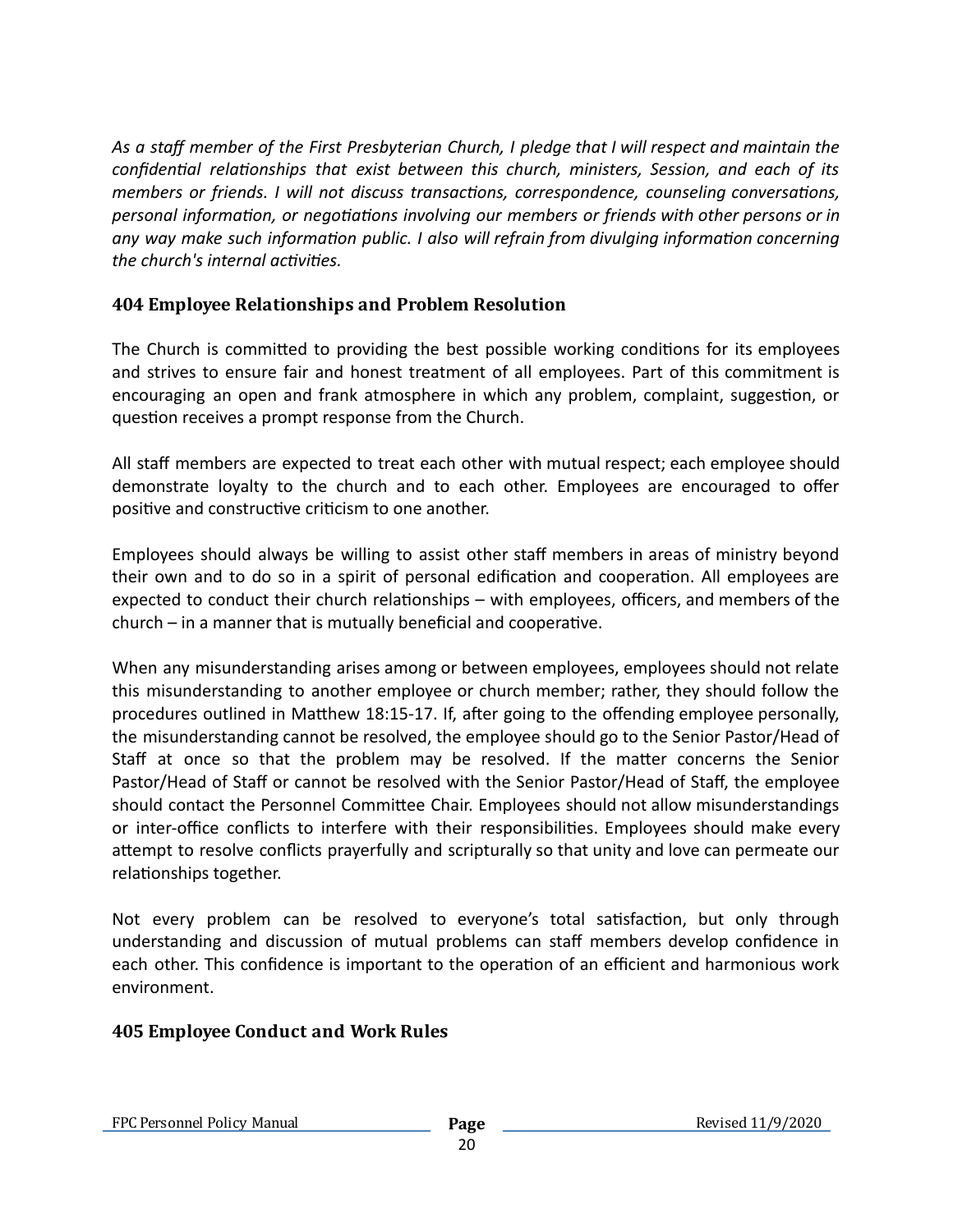To ensure orderly operations and provide the best possible work environment, the Church expects employees to follow rules of conduct that will protect the interests and safety of all employees, congregation, and the Church organization.

It is not possible to list all the forms of behavior that are considered unacceptable in the workplace. The following are examples of infractions of rules of conduct that may result in disciplinary action, up to and including termination of employment; unsatisfactory performance; insubordination in the line of assigned duties; neglect in the use and care of FPC property and/or funds; repeated unexcused absence and/or repeated absences or tardiness; illegal, dishonest, or unethical conduct; or repeated failure or refusal to observe FPC policies.

Termination of employment is the action of last resort when measures to improve performance have been ineffective or when the employee's conduct dictates that employment should not be continued; some examples of such conduct are listed in the preceding paragraph.

# **406 Work Schedules**

Office hours for FPC are from 8:30 a.m. to 5:00 p.m., Monday through Thursday, with forty-five minutes off for lunch. Friday office hours are 8:30 a.m. to 12:30 p.m., at which time the church office shall close. The Senior Pastor/Head of Staff may grant permission for alternate work hours if it is in the interest of the Church to do so. Employees are expected to be on time each day. Lunch should be taken between the hours of 11:00 a.m. and 2:00 p.m. under normal circumstances, coordinating with other staff to ensure coverage of the church office.

Unless otherwise specified in the terms of employment, employees will conduct their work on church premises. If circumstances require an employee to perform office work at another location, the employee must inform the Senior Pastor/Head of Staff. Such action is to be the exception rather than the rule.

# **407 Rest and Meal Periods**

Each workday, employees are provided with a rest period of fifteen minutes in length for every four hours worked. To the extent possible, rest periods will be provided in the middle of work periods. This time is counted and paid as time worked.

All regular full-me employees are provided with one meal period each workday. Non-exempt employees will be relieved of all active responsibilities and restrictions during meal periods and will not be compensated for that time.

#### **408 Attendance and Punctuality**

To carry out the goals of the Church, it is imperative that every employee be present when scheduled to provide the highest level of service possible.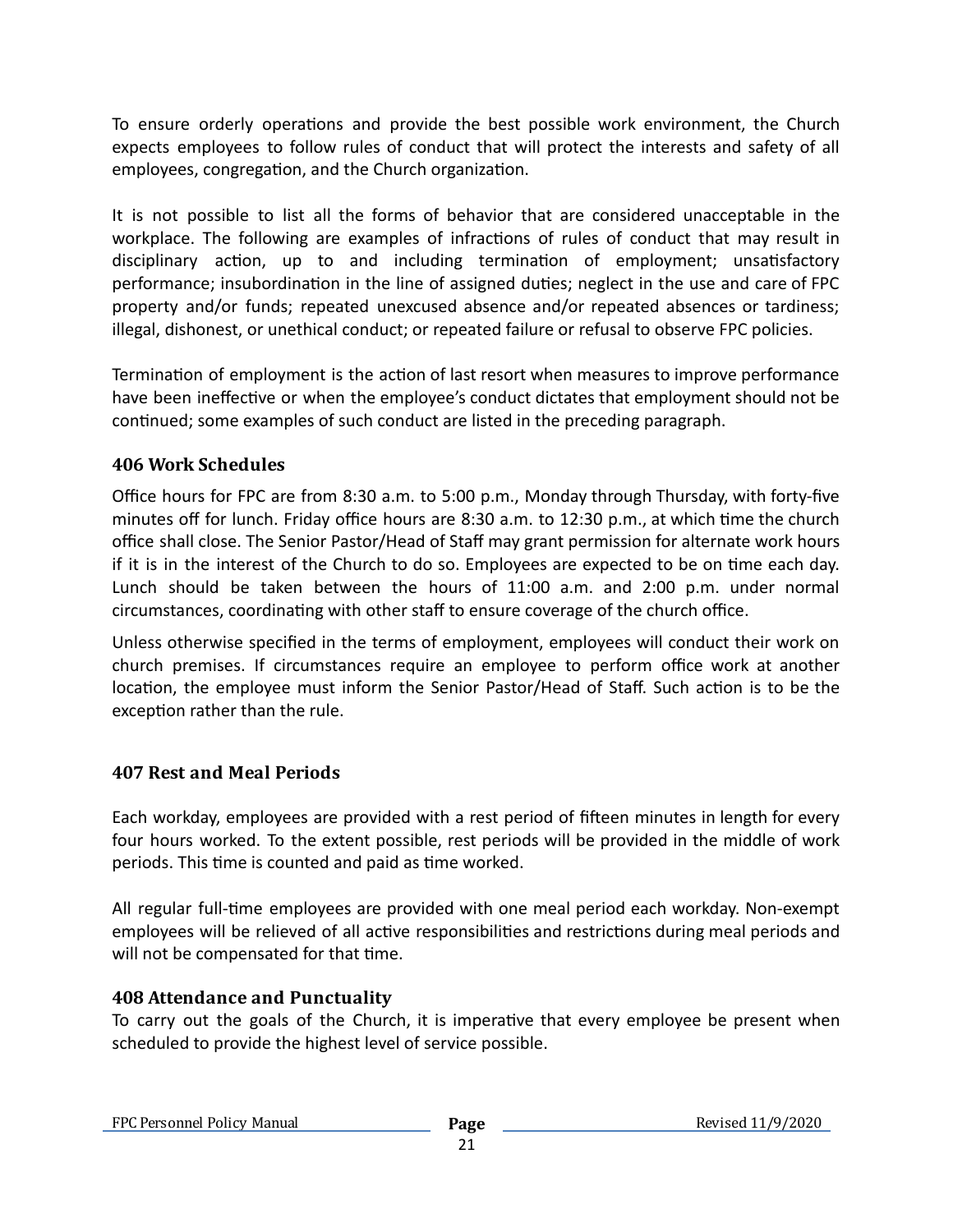Unexpected or unplanned absences (due to illness or injury) should be reported to the Senior Pastor/Head of Staff or his or her designee by 9:00 a.m. on the day of the absence or as soon as possible; the reason and expected length of absence should be furnished.

Further calls should be made to the church office or Senior Pastor/Head of Staff each day of absence, except when the illness or reason for absence is of a nature that the daily call would be impractical or unnecessary.

Employees taking leave without advance notice and approval, in the absence of an unforeseen emergency, may be terminated. A no call/no show lasting three consecutive working days, unless there are extenuating circumstances, is considered job abandonment and will result in immediate termination of employment.

#### **409 Emergency Closings**

At times, severe weather or other emergencies can disrupt Church operations. In extreme cases, these circumstances may require the closing of operations at the discretion of the Senior Pastor/Head of Staff.

#### **410 Dress Code**

In addition to having their own identities, employees and volunteers represent the Church. Dress, grooming, and personal cleanliness standards contribute to the morale of all employees and affect the image the Church presents to congregants and visitors. Therefore, it is expected that each employee displays the ultimate in good grooming, dress, and behavior.

#### **411 Church Property**

Employees are responsible for all the Church property, equipment, materials, or written information issued to them or in their possession or control.

Each employee is issued keys for his or her personal use and must always maintain possession of such keys. Keys shall not be loaned to others and must not be left in desks overnight. Each employee is personally responsible for the safekeeping of any keys received.

Employees are expected to keep their offices and other areas of the church in which they work neat and orderly at all times.

All Church property must be returned by employees on or before the last day of work upon termination of employment.

#### **412 Handling Money**

FPC Personnel Policy Manual **Page**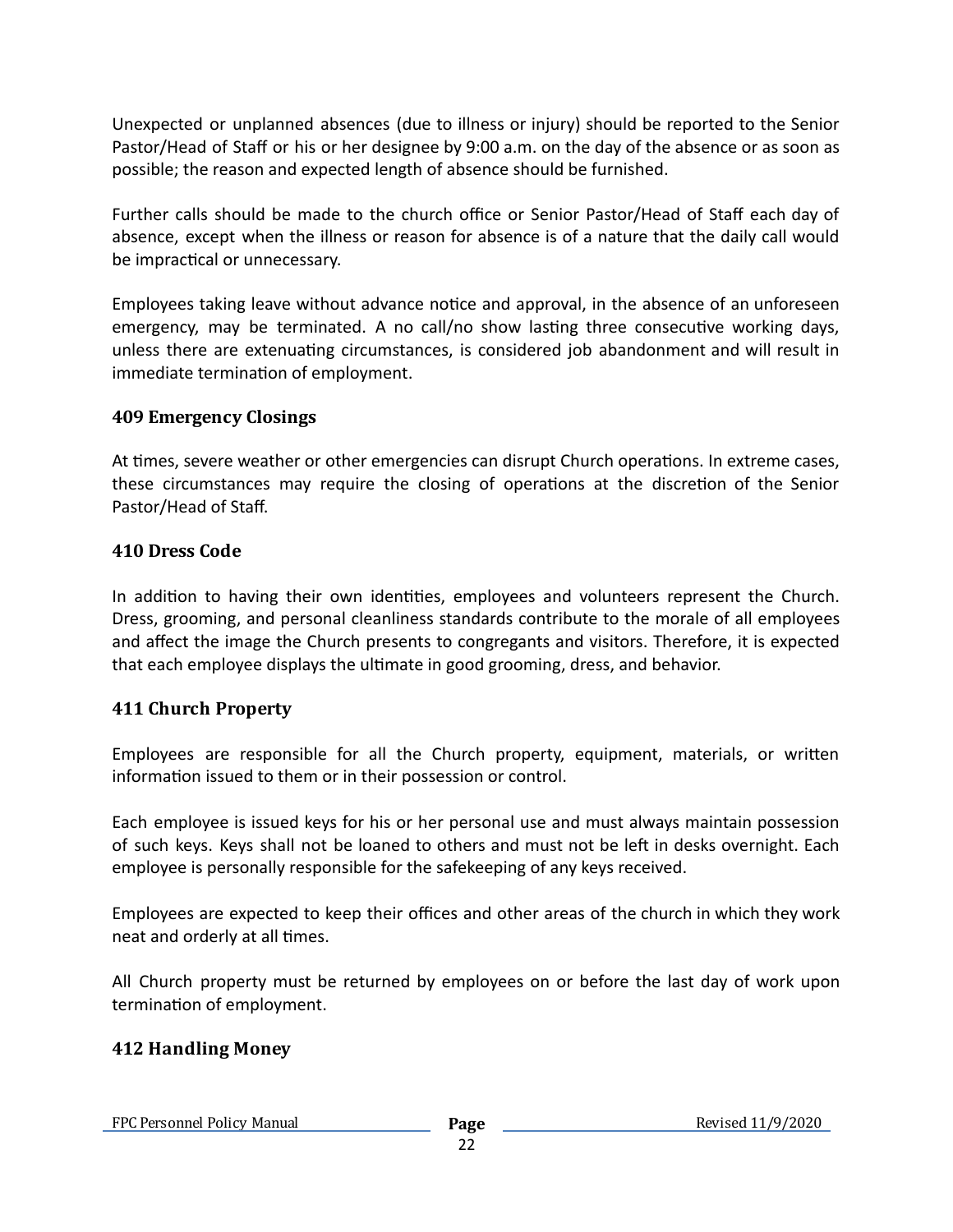Employees should be extremely sensitive to their responsibility in handling money in any amount or for any purpose. Employees should be diligent in channeling as quickly as possible any money from any individual directly to the church office manager.

# **413 Safety**

The safety and well-being of Church employees and congregation is of critical importance to the organization. Each employee is expected to obey safety rules and to exercise caution in all work activities. Employees must at once report any unsafe condition, injury, accident, or incident to the Senior Pastor/Head of Staff or his or her designee.

# **414 Accidents on Church Property**

Every reasonable and prudent effort should be made to aid persons injured on the church premises. The church administrative assistant or one of the pastors should be notified promptly of any such accidents. For anyone under the age of 18, every effort should be made to contact the parents. If the injury appears serious in any respect, an ambulance should be summoned to treat the injured person. A full report of the accident by all witnesses should be obtained promptly, together with their names and addresses. Employees will not make any statements or discuss the accident and injury with anyone except the investigating law enforcement officers, the Senior Pastor/Head of Staff, and the Personnel Committee Chair.

# **415 Employee Accidents on Church Property**

In the case of a job-related injury to any employee of the church, immediate notification will be given to the Senior Pastor/Head of Staff or his or her designee. This notification is to be followed by a written report, signed by the employee, stating the nature and time of the accident and the injury received. If the injury requires immediate medical attention, the employee should be taken to an urgent care facility or the hospital emergency room. If the injury is life-threatening, a 911 call should be made at once for treatment of the employee.

# **416 Use of Tobacco Products**

In keeping with the Church's goal of providing a safe and healthy environment for all, the use of tobacco products is not allowed in any building on the Church campus. This policy applies equally to all employees, congregants, and visitors. Employees who choose to use tobacco products must do so outside of the Church buildings during lunch or on a break.

# **417 Use of Phone System**

Employees should discourage incoming personal calls. Employees should practice discretion when making personal calls while on duty.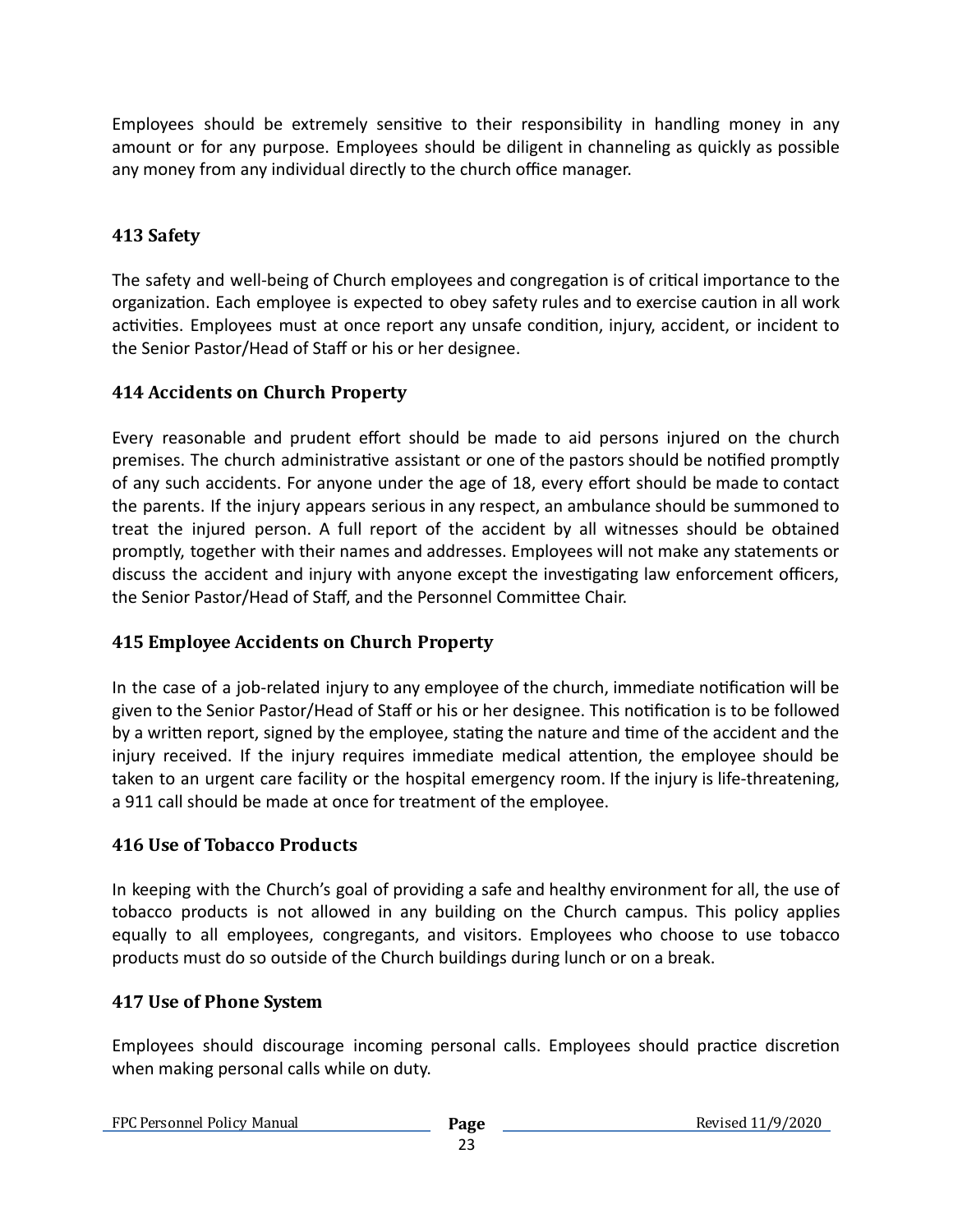Employees should always speak in a courteous and professional manner. Please confirm information received from the caller and disconnect only after the caller has done so.

#### **418 Travel Expenses**

The Church will reimburse employees for reasonable travel expenses incurred while away from the Church for training and other Church purposes. All travel must be approved in advance by the Senior Pastor/Head of Staff. When travel is completed, employees should submit completed travel expense reports within ten calendar days. Reports should be accompanied by receipts, as applicable.

Employees who are involved in a crash while traveling on business must promptly report the incident to the Senior Pastor/Head of Staff. Vehicles owned, leased, or rented by the Church may not be used for personal use without prior approval by the Senior Pastor/Head of Staff.

#### **419 Computer and E-mail Usage**

Computers, computer files, the e-mail system, and software furnished to employees are Church property intended for Church use. Employees should not use a password, access a file, or retrieve any stored communication without authorization.

The Church strives to maintain a workplace free of harassment and is sensitive to the diversity of its employees. Therefore, the Church prohibits the use of computers and the e-mail system in ways that are disruptive, offensive to others, or harmful to morale.

E-mail may not be used to solicit others for commercial ventures, political causes, outside organizations, or other matters not related to the Church.

Employees may only use software according to the software license agreement. The Church prohibits the illegal duplication of software and its related documentation. No personal software will be loaded on any Church computer without specific authorization by the Senior Pastor/Head of Staff.

#### **420 Internet Usage**

Internet access is provided by the Church to employees. The following guidelines have been set up to ensure responsible internet usage.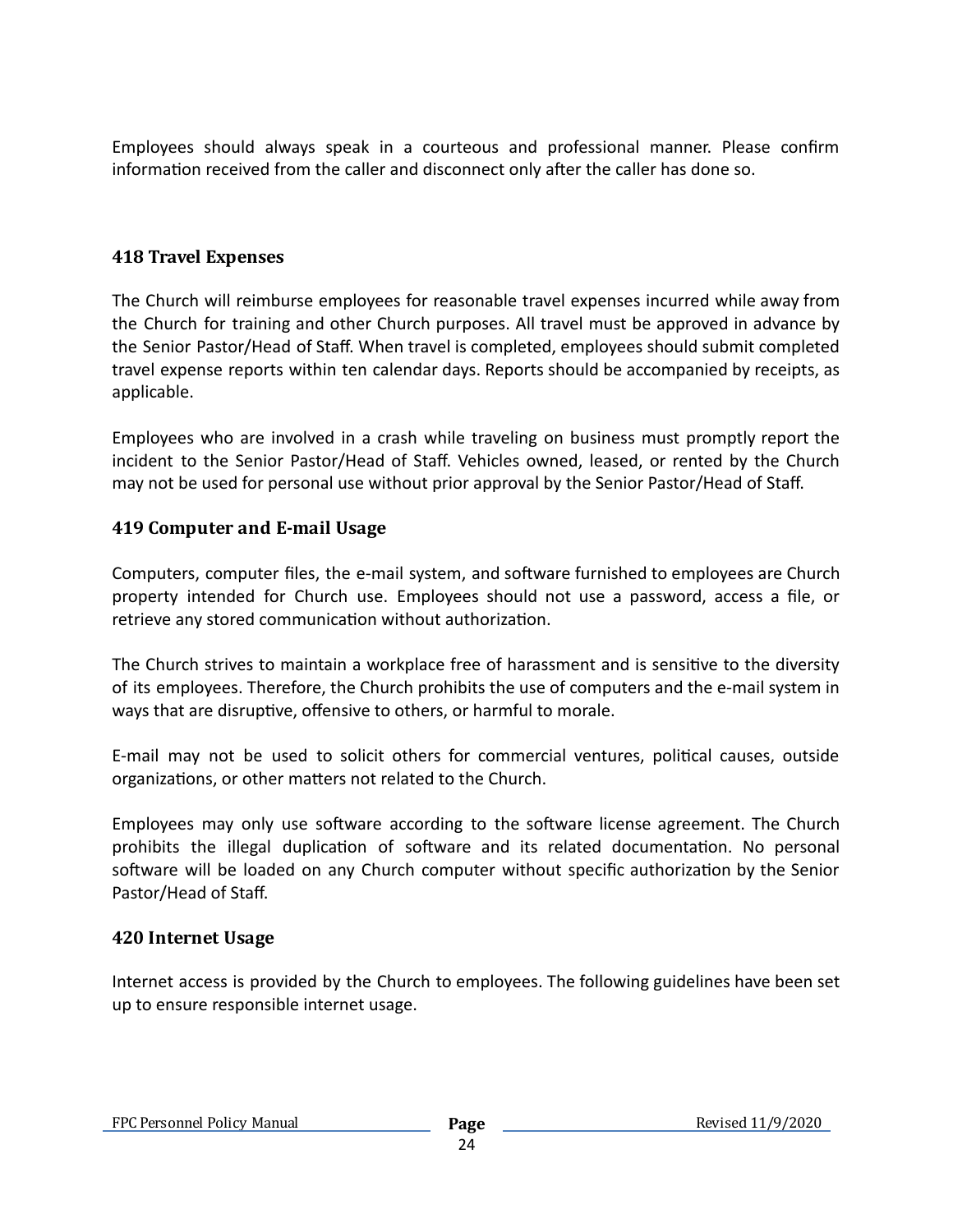Data that is composed, transmitted, accessed, or received via the internet must not contain content that could be considered discriminatory, offensive, obscene, threatening, harassing, intimidating, or disruptive to any employee or other person.

The unauthorized use, installation, copying, or distribution of copyrighted, trademarked, or patented material on the internet is expressly prohibited.

Internet users should take the necessary anti-virus precautions before downloading or copying any file from the internet.

# **421 Social Media**

The use of social media presents certain risks and carries with it certain responsibilities. Social media includes all means of communicating or posting information or content of any sort on the internet, whether associated or affiliated with the Church, as well as any other form of electronic communication.

Each employee is solely responsible for electronic postings. The Church has set up these guidelines for proper use of social media while employed by the Church:

Contacting children (fifth grade and below) via social media is unacceptable. Friending on Facebook, picture taking, and posting to any social media without parental permission is not allowed. Contact with children should be through their parents or direct mail to their home.

In permissible postings, always be fair and courteous to fellow employees, congregation members, suppliers, and people who work on behalf of the Church.

Make sure any postings are always honest and accurate when posting information or news, and if a mistake occurs, correct it quickly. Be open about any earlier posts that have been altered. Remember that the internet archives everything; therefore, even deleted postings can be searched.

Post only appropriate and respectful content. Do not create a link between personal blogs, websites, or other social networking sites to the Church website without prior approval from the Senior Pastor/Head of Staff. Never represent personal postings as the official policy of the First Presbyterian Church of Fernandina Beach.

The use of social media while on Church work time or equipment is prohibited unless it is work-related and authorized by the Senior Pastor/Head of Staff.

Do not use Church email addresses to register on social networks, blogs, or other online tools utilized for personal use.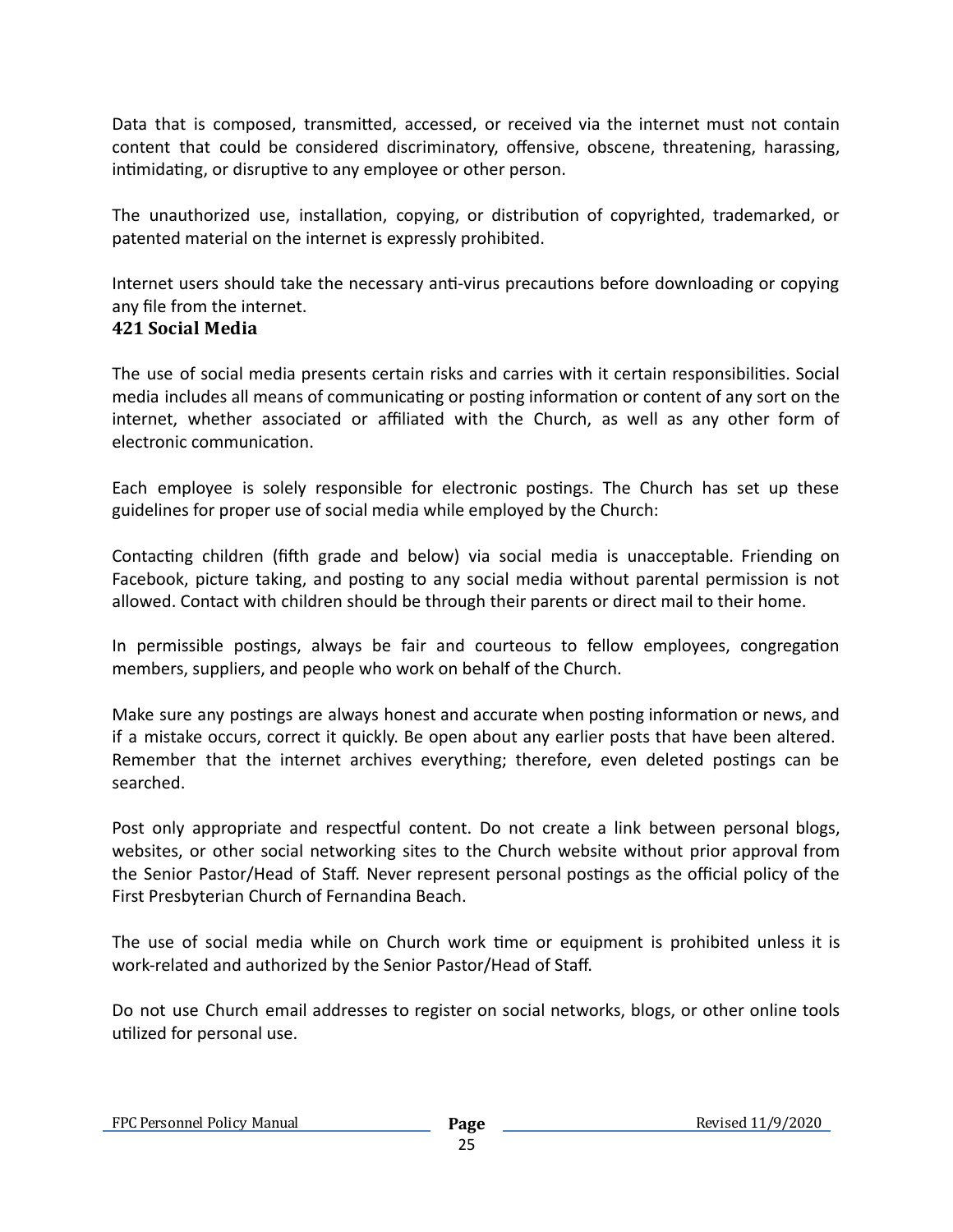# **422 Drug- and Alcohol-Free Workplace**

It is the Church's policy to provide a drug-free, healthy, and safe workplace. To promote this goal, employees must report to work in proper mental and physical condition to perform their jobs in a satisfactory manner.

Neither alcohol nor drugs, other than those prescribed by a physician or over-the-counter medications, will be allowed on church premises. Using either alcohol or drugs during working hours may be cause for immediate dismissal.

# **423 Unlawful Discrimination and Harassment**

The Church is committed to providing a work environment that is free of discrimination and unlawful harassment. Actions, words, jokes, or comments based on an individual's gender, race, ethnicity, age, religion, or any other legally protected characteristic will not be tolerated.

Any employee who wants to report an incident of discrimination or unlawful harassment should promptly report the matter to the Senior Pastor/Head of Staff or the Chair of the Personnel Committee. Employees can raise concerns and make reports without fear of reprisal.

Any employee who becomes aware of discrimination or unlawful harassment should promptly advise the Senior Pastor/Head of Staff or the Chair of the Personnel Committee, who will jointly investigate the matter in a prompt and confidential manner.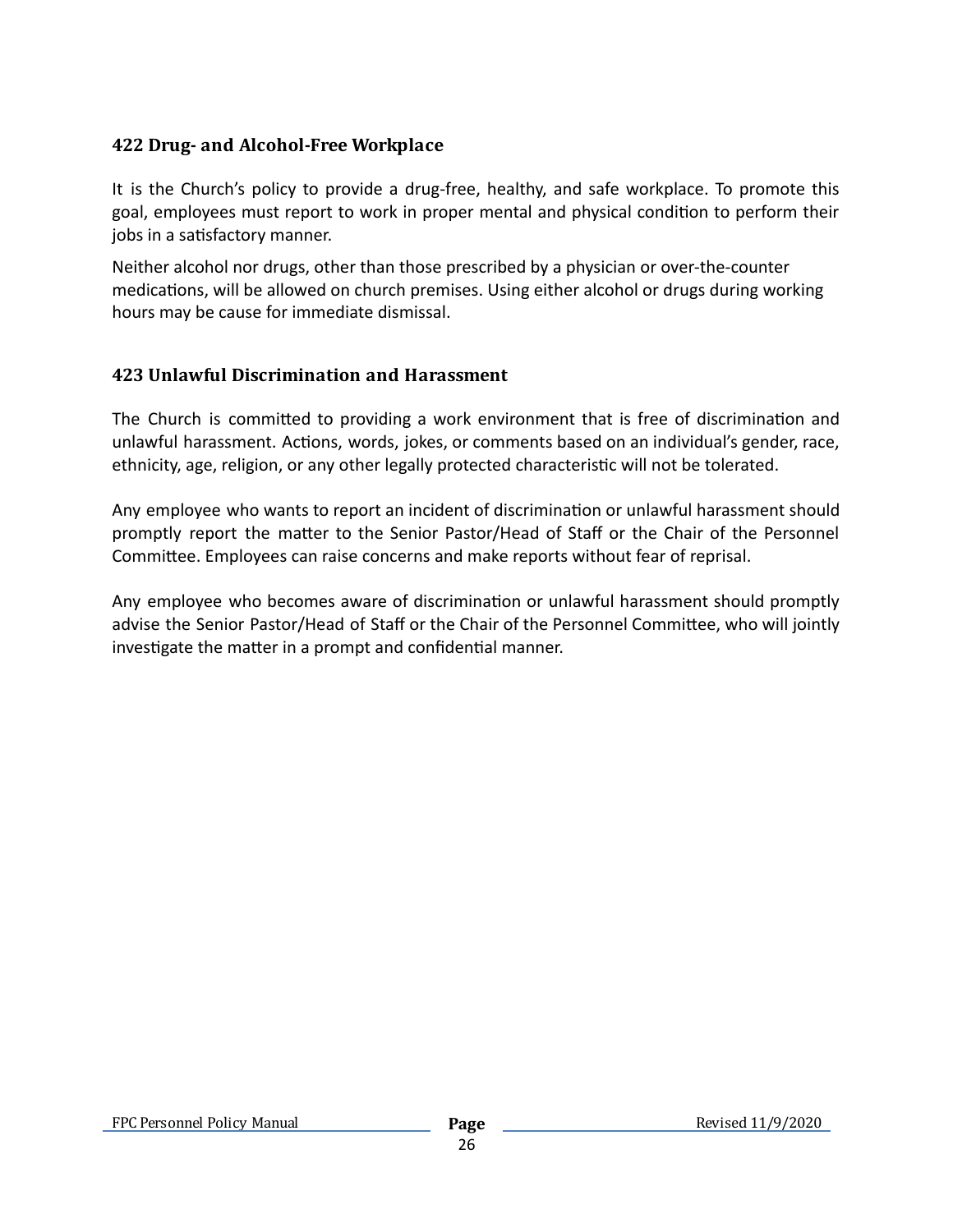#### **424 Sexual Harassment**

It is the policy of FPC to maintain a workplace free from any form of sexual misconduct or sexual harassment by any employee, member, or friend of the congregation. The scope of this policy is not limited to church buildings or grounds. It includes all contacts in carrying out this congregation's responsibilities and relationships with employees, volunteers, and others. Any form of sexual misconduct or sexual harassment is unacceptable behavior. Appropriate corrective or disciplinary action shall be taken as warranted. For guidance, FPC relies on the Equal Employment Opportunity Commission ("EEOC") definition of sexual harassment.

The EEOC defines sexual harassment in the following terms: "Unwelcome sexual advances, requests for sexual favors, or other verbal or physical conduct of a sexual nature constitute sexual harassment when (1) submission to such conduct is made either explicitly or implicitly a term or condition of an individual's employment, (2) submission to or rejection of such conduct by an individual is used as the basis for employment decisions affecting such individuals, or  $(3)$ such conduct has the purpose or effect of unreasonably interfering with an individual's work performance or creating an intimidating, hostile, or offensive working environment."

In addition to the definition of sexual harassment discussed above, EEOC guidelines outline sexual harassment in more detail. What follows is a summary of some of its more salient points. Victims of sexual harassment may be male as well as female. Sexual harassment may also occur between employees of the same gender. The gender of the harasser and the victim are not important; the key is whether one person, regardless of that person's gender, is the target of unwelcome sexually oriented conduct.

If you feel you have been a victim of sexual harassment, it is appropriate to report this to the Senior Pastor/Head of Staff and/or the Personnel Committee Chair. It is not appropriate to discuss the incident(s) with other members of the staff. The person to whom the complaint is made should document the conversation in writing, asking the employee to be as specific as possible about particular incidents. These questions should include: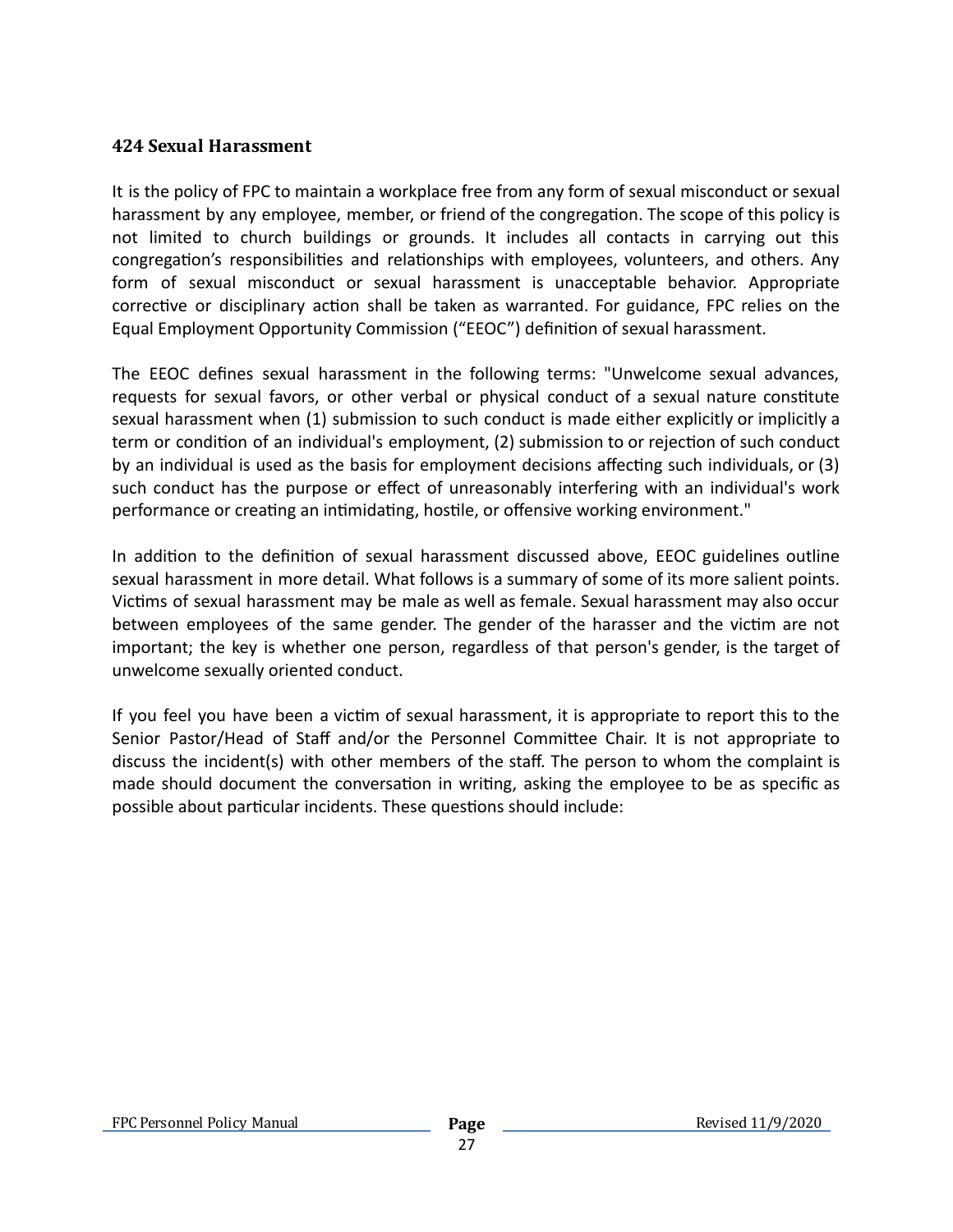- What happened?
- When did it happen?
- Where did it happen?
- Were there any witnesses to the incident?
- How did you respond?
- Has this person ever done this to you before or done something else to you which you considered sexual harassment?
- Did you tell anyone else about this incident?
- Do you know of anyone else this person may have treated similarly?

An investigation of the complaint will begin at once. Every effort will be taken to treat the situation confidentially. If the victim says there were witnesses or that the accused has treated other employees similarly, these people will be interviewed individually and privately before the accused is confronted. Every step of the investigation will be documented in writing, including meetings with the accuser, the accused, and other employees. Employees who are interviewed as part of a sexual harassment investigation must treat the investigation as confidential.

Special safeguards will be applied in handling sexual harassment complaints to protect (as far as possible) the privacy of the complainant and the alleged harasser. However, because the church must act on behalf of all employees, the church cannot guarantee the anonymity of an individual making or filing a formal or informal complaint.

After interviewing all pertinent employees, the person conducting the investigation will meet with the alleged harasser with another witness to get his or her side of the story. The employee should be reminded about what sexual harassment is and be instructed not to engage in that behavior again, even if it seems innocent.

Depending on the seriousness of the misconduct, an employee may not be terminated for a first offense of sexual harassment. Instead, he or she may be counseled about the serious nature of the complaint and reminded that sexual misconduct will not be tolerated. This meeting will be documented, and the employee will sign a statement indicating that he or she understands that future incidents could lead to termination. Of course, complaints that are more serious will call for more severe action, possibly including termination.

If the Personnel Committee does not achieve a satisfactory resolution of the complaint, the Committee on Ministry of the St. Augustine Presbytery may be asked for assistance. If an ordained staff member is accused of improper conduct within the EEOC's definition of sexual harassment, any procedure prescribed by the Committee on Ministry and the St. Augustine Presbytery will be implemented.

# **425 Workplace Violence Prevention**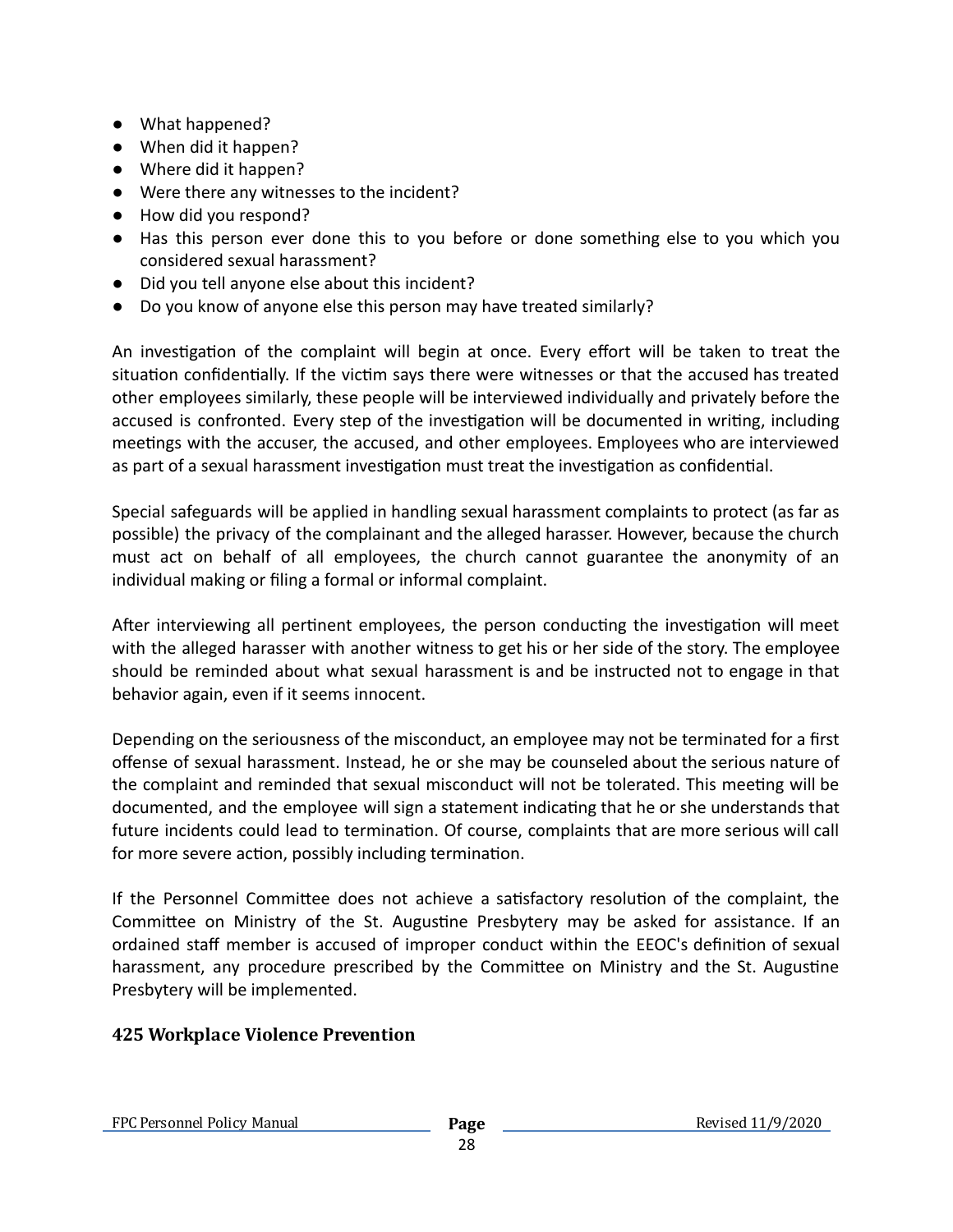The Church is committed to preventing workplace violence and to maintaining a safe work environment. Given the increasing violence in society in general, the Church has adopted the following guidelines to deal with intimidation, harassment, or other threats of (or actual) violence that may occur during business hours or on Church premises.

All employees will always be treated with courtesy and respect.

All threats of (or actual) violence, both direct and indirect, should be reported as soon as possible to the Senior Pastor/Head of Staff or the Chair of the Personnel Committee. When reporting a threat of violence, be as specific and detailed as possible. All suspicious individuals or activities should also be reported as soon as possible. Do not jeopardize personal safety.

The Church will promptly and thoroughly investigate all reports of threats of (or actual) violence and of suspicious individuals or activities. The identity of the individual making a report will be protected as much as is practical. To maintain workplace safety and the integrity of its investigation, the Church may suspend employees, either with or without pay, pending investigation.

Any employee found to be responsible for threats of (or actual) violence or other conduct that is in violation of these guidelines will be subject to prompt disciplinary action up to and including termination of employment.

The Church encourages employees to bring disputes or differences with other employees to the attention of the Senior Pastor/Head of Staff before the situation escalates into potential violence.

#### **426 Workplace Bullying**

The Church defines bullying as "repeated inappropriate behavior, either direct or indirect, whether verbal, physical, or otherwise, conducted by one or more persons against another or others, at the place of work or in the course of employment." The purpose of this policy is to communicate to all employees that the Church will not in any instance tolerate bullying behavior.

Bullying may be intentional or unintentional. However, it must be noted that when an allegation of bullying is made, the intention of the alleged bully is irrelevant, and will not be given consideration when being investigated. As in sexual harassment, it is the effect of the behavior upon the individual that is important. The Church considers the following types of behavior examples of bullying: verbal or physical bullying, gesture bullying, and exclusion.

#### **427 Fraternization**

FPC Personnel Policy Manual **Page**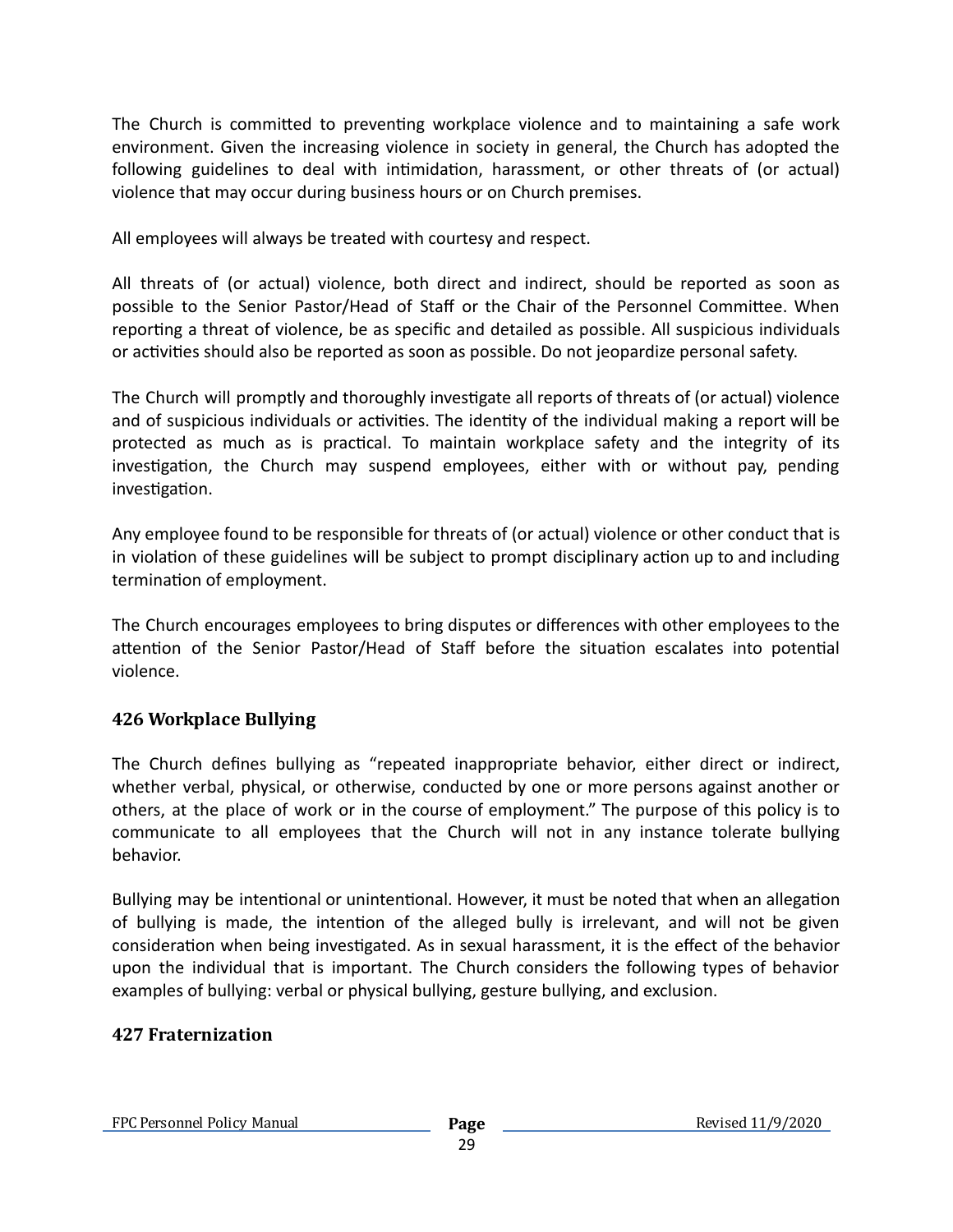Supervisors must conduct themselves at all times in such a way as to allow them to be objective in carrying out their responsibilities such as assigning work, appraising performance, and administering discipline.

Supervisors who engage in romantic or personal relationships with subordinates could compromise their ability to be objective and to treat all employees equally. Additionally, romantic or personal relationships could expose the Church to harassment allegations.

Therefore, it is the policy of the Church to disallow and expressly prohibit supervisors to engage in a romantic or personal relationship with any employee who is a subordinate of the supervisor. A subordinate of the supervisor is defined for the purpose herein as any employee whom the supervisor has the ability or responsibility to hire, promote, or appraise performance and similar activities, or any employee for whom the supervisor has the ability or responsibility to recommend such actions.

# **428 Solicitations**

To ensure a productive and harmonious work environment, persons not employed by the Church may not directly make solicitations or distribute literature in the workplace at any time for any purpose.

The Church recognizes that employees may have interests in events and organizations outside the workplace; however, employees may not make solicitations or distribute literature concerning these activities during working time. Working time does not include lunch periods, work breaks, or any other periods in which employees are not on duty.

Examples of impermissible forms of solicitation include:

- $\bullet$  The circulation of petitions
- The distribution of literature not approved by the Senior Pastor/Head of Staff
- The solicitation of memberships, fees, or dues.

In addition, the posting of written solicitations on Church bulletin boards is restricted. If employees have a message of interest to the workplace, the message must be submitted to the Senior Pastor/Head of Staff for approval prior to posting.

#### **429 Political Activity**

The Church recognizes the citizen rights of its employees, provided, however, that no employee is engaged in political activity while on duty or that could conflict with employment with the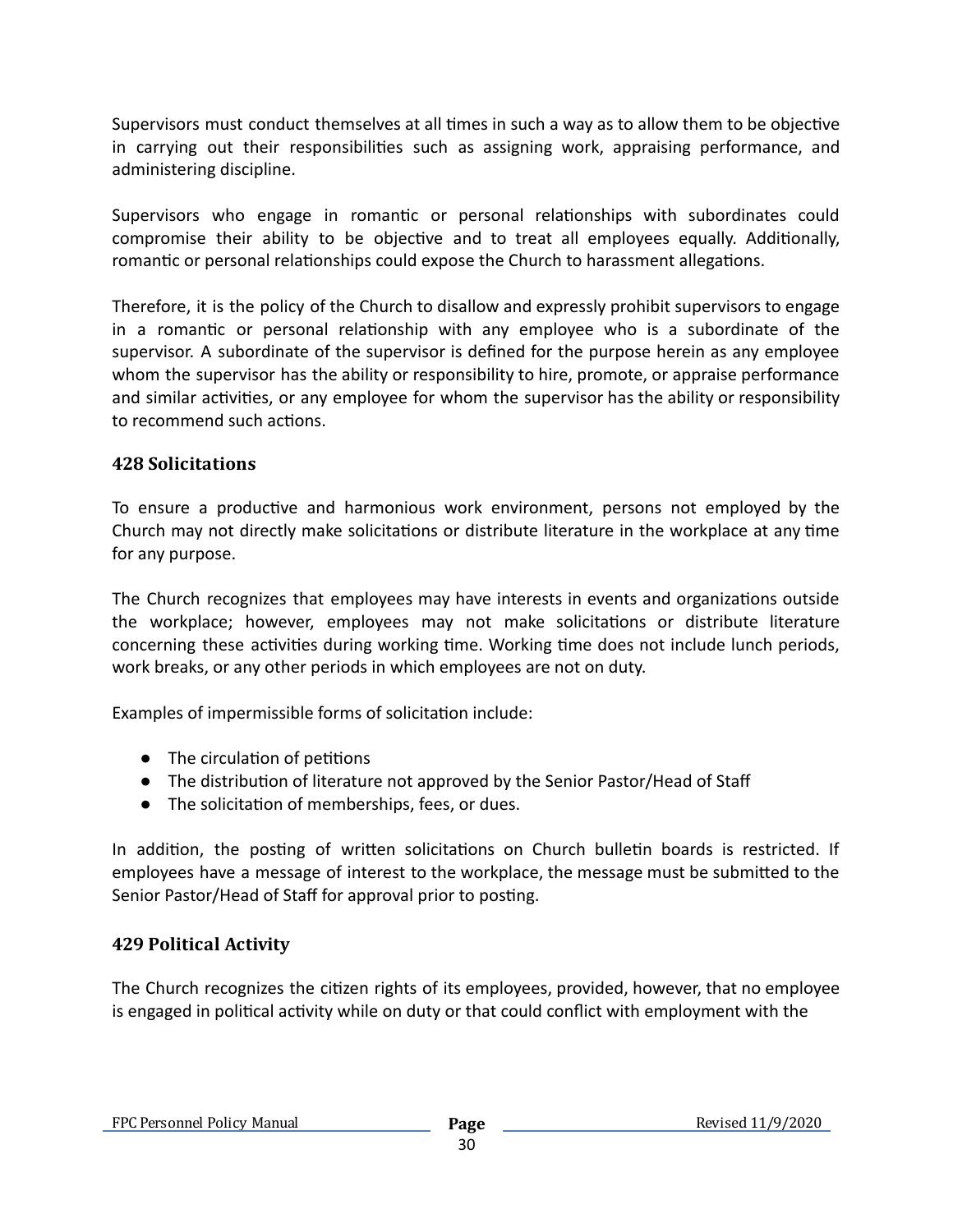Church. For policy administration purposes, the following are examples of prohibited actions; however, this list is not all inclusive.

- Participation in any political activity while on duty or use of any Church equipment or facilities for such activity.
- Distribution of campaign literature, buttons, or other paraphernalia while on duty or on Church property.
- Wearing campaign buttons, etc., while on duty.

The intent of this policy is to allow meaningful, constructive political participation, but not in those areas where the effectiveness of the employee or the Church would be harmed.